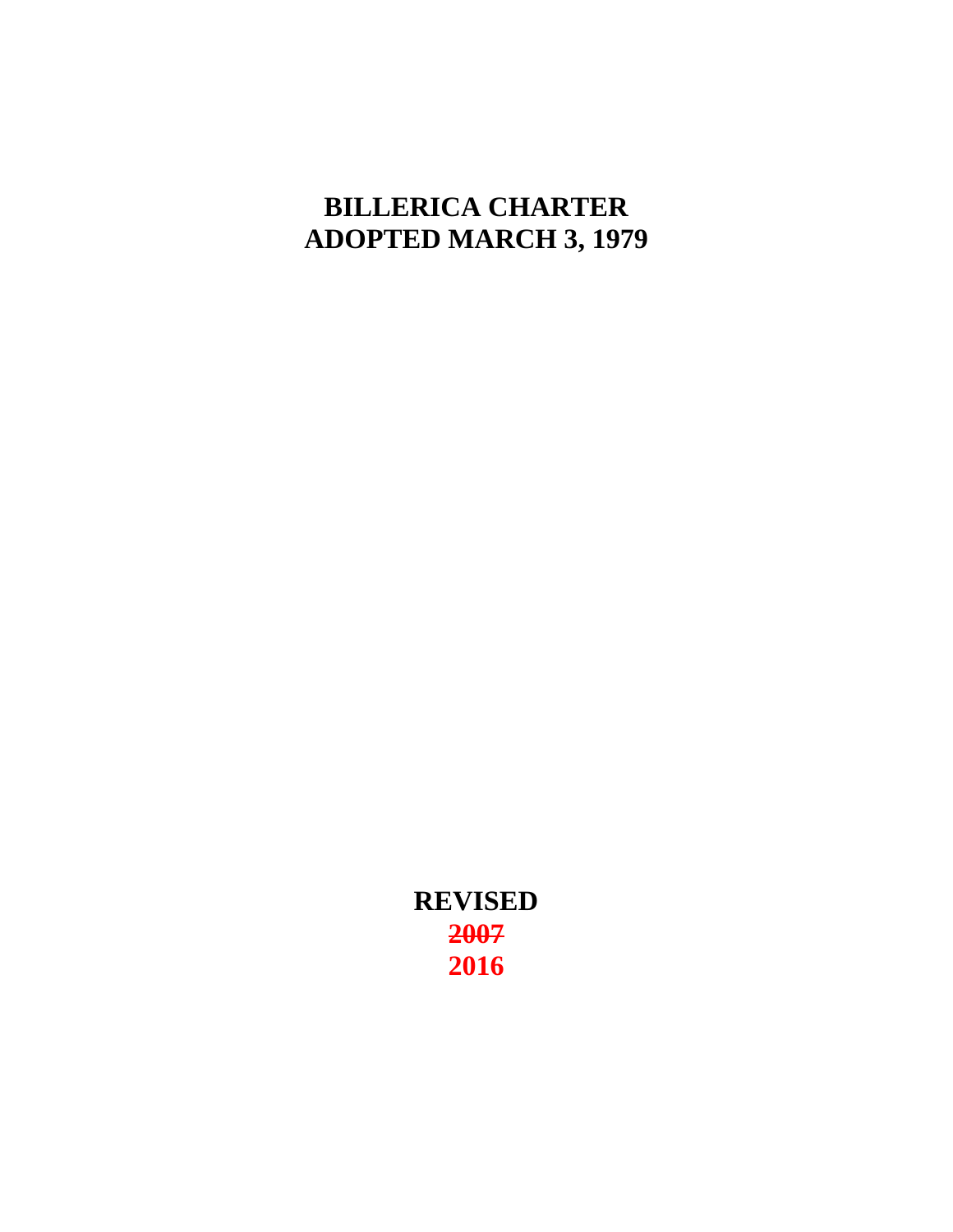# **Town of Billerica Charter**

# **Revised 2007 2016**

# **CHARTER COMMITTEE**

**William G. Greene, Chairman John J. Piscatelli. Vice-Chairman Cosmo D. Cavicchio, Secretary Shirley E. Schult, Town Clerk Edward J. Giroux Mary K. McBride John Griffin Philip Newfell Steven Smilgis Neelam Wali Gilbert Moreira**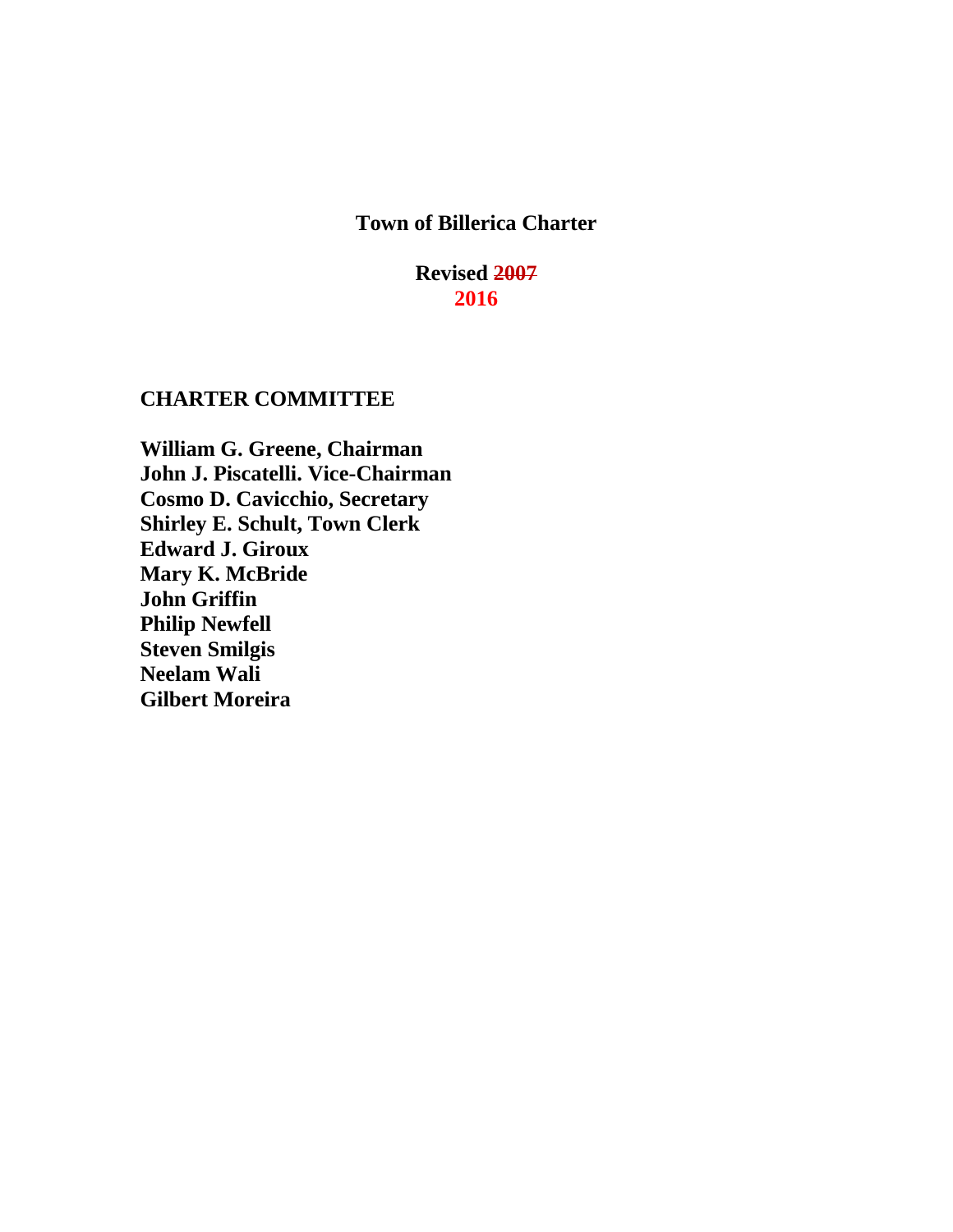# INDEX

| <b>ARTICLE I:</b>   | <b>INCORPORATION: DIVISION OF POWERS</b><br>POWER OF THE TOWN | 1              |
|---------------------|---------------------------------------------------------------|----------------|
| <b>ARTICLE II:</b>  | <b>LEGISLATIVE BRANCH</b>                                     | $\overline{2}$ |
|                     | ARTICLE III: EXECUTIVE BRANCH                                 | 9              |
|                     | ARTICLE IV: ADMINISTRATIVE ORGANIZATION                       | 15             |
| ARTICLE V:          | <b>FISCAL PROCEDURES</b>                                      | 16             |
| <b>ARTICLE VI:</b>  | <b>ELECTIONS</b>                                              | 20             |
| <b>ARTICLE VII:</b> | <b>GENERAL PROVISIONS</b>                                     | 22             |
|                     | ARTICLE VIII: TRANSITIONAL PROVISIONS                         | <del>28</del>  |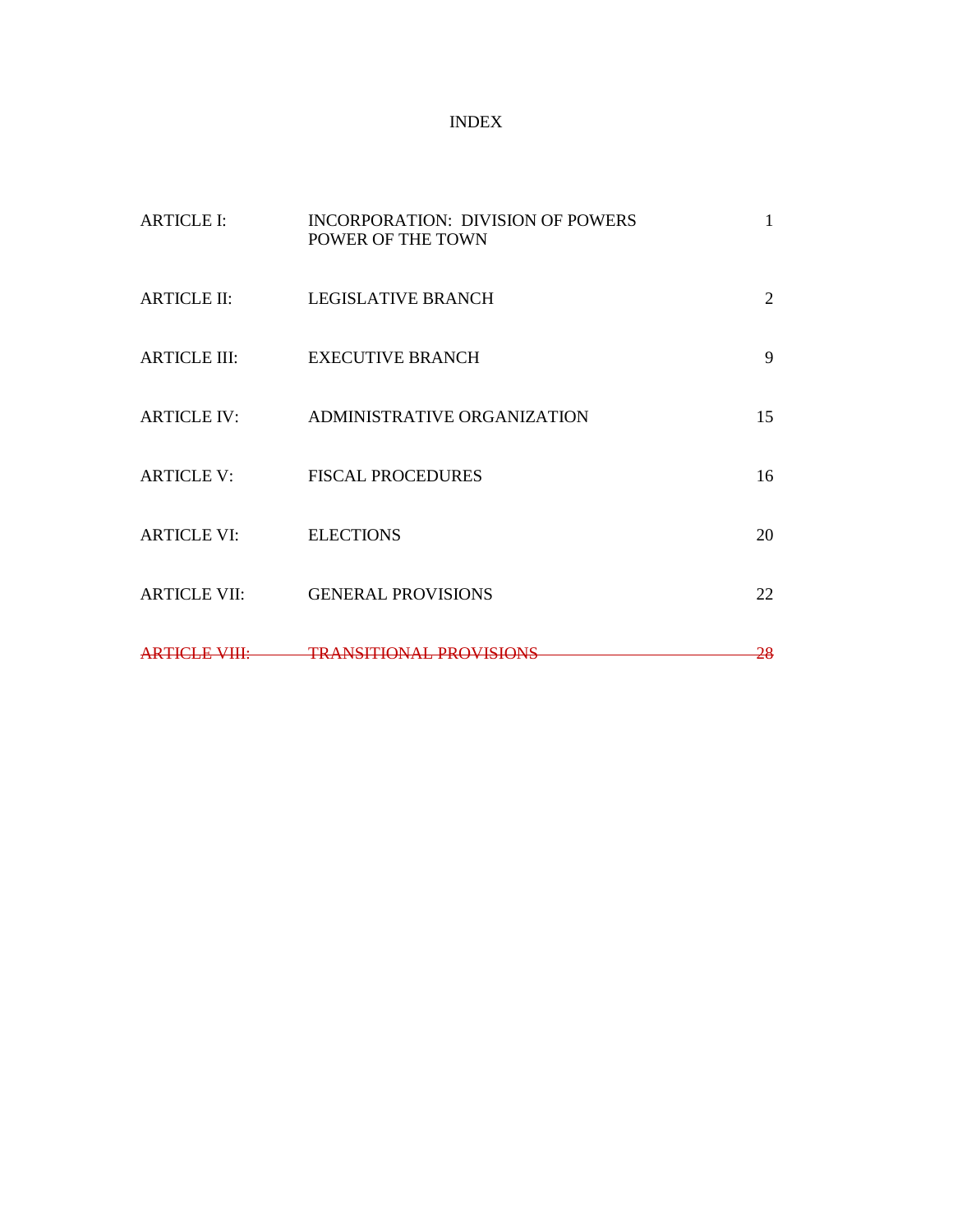#### **DEFINITIONS**

# (A LARGE NUMBER OF WORDS WHICH ARE USED THROUGHOUT THE CHARTER ARE DEFINED IN THIS SECTION. A MUCH SHORTER LIST IS CONTAINED IN THE EXISTING CHARTER.)

Unless another meaning is clearly apparent from the manner in which the word is used, the following words as used in the charter shall have the following meanings:

**(a) Ballot – A slip of paper bearing the names of the offices to be filled at the particular election and the names of the candidates for whom the elector desires to vote**

(a) Charter – The word "charter" shall mean this charter and any amendments to it which may hereafter be adopted.

(b) Days – The word "days" shall refer to business days, not including Saturdays, Sundays and legal holidays when the time set is less than seven days; when the time set is seven days or more, every day shall be counted.

(c) Emergency – The word "emergency" shall mean a sudden, unexpected, unforeseen happenings, occurrence or condition which necessitates immediate action.

(d) general laws – the words "general laws" (all lower case letters) shall mean laws which apply alike to all cities and towns, or to all towns, or to a class of municipalities of which Billerica is a member.

(e) General Laws – The words "General Laws" (used with initial capital letters) shall refer to the General Laws of Massachusetts, a codification and revision of statutes enacted on December 22, 1920, and including all amendments thereto subsequently enacted.

(f) Local Newspaper –The words "local newspaper" shall mean a newspaper of general circulation in the Town of Billerica **or any other means or channel of information communication to which the general public has access within the Town.**

(g) Majority Vote – The words "majority vote" shall mean a majority of those present and voting, provided a quorum of the body is present when the vote is taken.

(h) Multiple Member Body – The words "multiple member body" shall mean any body consisting of two or more persons, whether elected, appointed, or otherwise constituted, but not to include the representative town meeting.

(i) Town – The word "town" shall mean the town of Billerica.

(j) Town Agency – The words "town agency" shall mean any board, commission, committee or other multiple member body, department, division, or office of the town of Billerica.

(k) Town Bulletin Boards – The words "town bulletin boards" shall mean the bulletin board in the Town Hall on which official notices are posted, and those at such other locations within the town as may, from time to time, be established by the board of selectmen.

(l) Voters – The word "voters" shall mean persons who are registered to vote in the town of Billerica.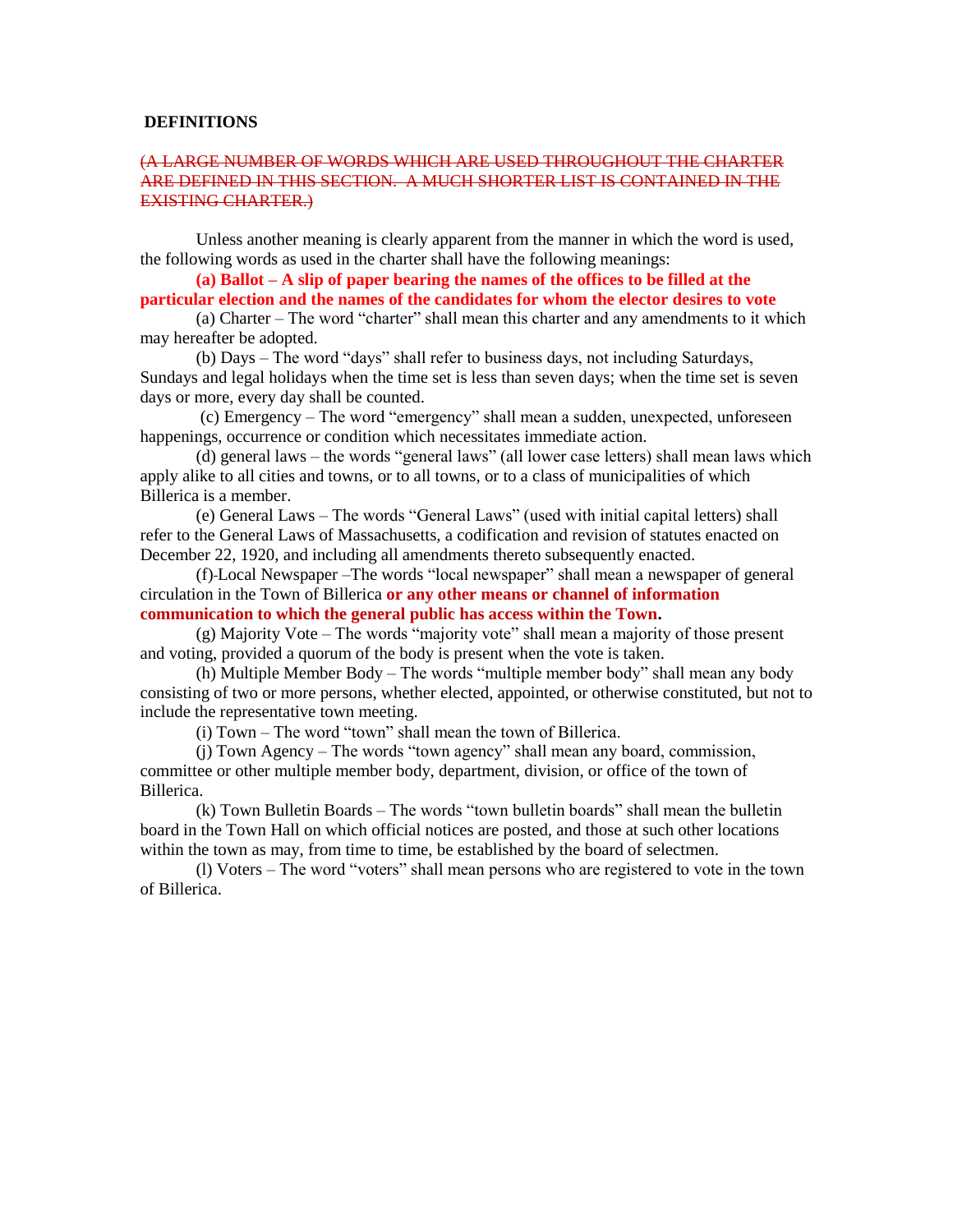# ARTICLE I

# INCORPORATION: DIVISION OF POWERS POWER OF THE TOWN

(THESE SECTIONS, TECHNICAL IN NATURE, ARE DESIGNED TO ASSURE, TO THE GREATEST EXTENT POSSIBLE, THAT BILLERICA WILL HAVE ALL OF THE 'HOME RULE' POWERS THAT IT IS POSSIBLE FOR A TOWN TO EXERCISE IN MASSACHUSETTS).

# **SECTION 1-1 INCORPORATION**

The inhabitants of the Town of Billerica, within the territorial limits established by law shall continue to be a body corporate and politic under the name "Town of Billerica".

#### **SECTION 1-2 SHORT TITLE**

This instrument shall be known and may be cited as the Billerica Home Rule Charter.

# **SECTION 1-3 DIVISION OF POWERS**

The administration of all the fiscal, prudential and municipal affairs of the town shall be vested in an executive branch headed by a board of selectmen. The legislative powers of the town shall be exercised by a representative town meeting.

# **SECTION 1-4 POWERS OF THE TOWN: INTENT OF VOTERS**

It is the intent and the purpose of the voters of Billerica, through the adoption of this charter, to secure for the town all of the powers possible to secure under the constitution and statutes of the Commonwealth, as fully and as completely as though each such power were specifically and individually enumerated herein.

# **SECTION 1-5 INTERPRETATION OF POWERS**

The powers of the town under the charter shall be construed and interpreted liberally in favor of the town, and the specific mention of any particular power is not intended in any way to limit the general powers of the town as stated in section 1-4.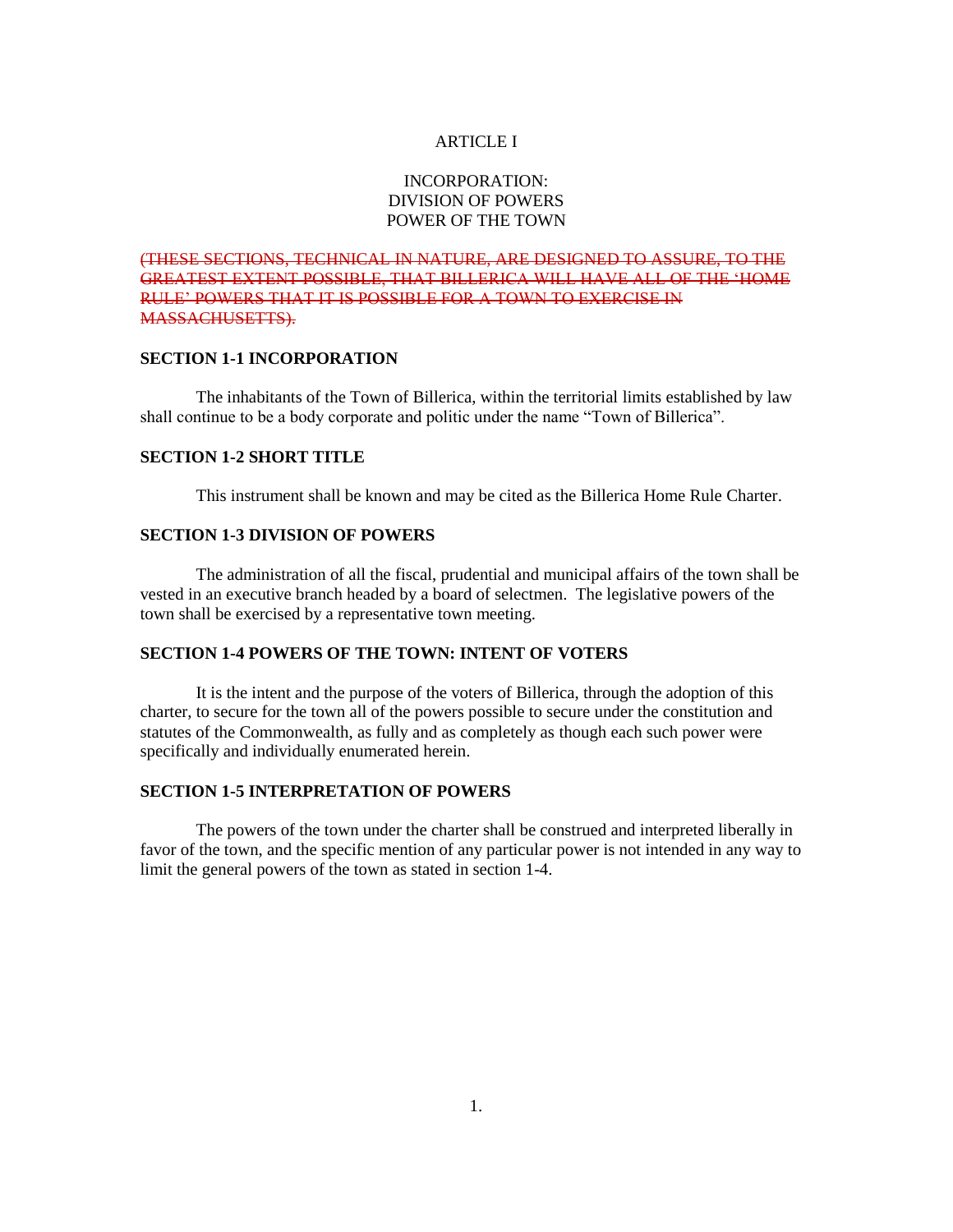# ARTICLE II

#### LEGISLATIVE BRANCH

(THE REPRESENTATIVE TOWN MEETING, WHICH HAS SERVED AS THE LEGISLATIVE BODY IN BILLERICA SINCE 1955 HAS BEEN RETAINED WITH ONLY A FEW MODIFICATIONS WHICH ARE INTENDED TO MAKE THE RTM A MORE EFFICIENT, MORE RESPONSIVE, MORE RESPONSIBLE VEHICLE FOR THE EXERCISE OF TOWN POWERS.)

# **SECTION 2-1 REPRESENTATIVE TOWN MEETING**

There shall be a representative town meeting which shall exercise the legislative powers of the town.

# (THE TOWN MEETING WILL REMAIN THE SAME AS IT IS PRESENTLY CONSTITUTED. NO NEW ELECTIONS OF TOWN MEETING MEMBERS WILL BE NECESSARY AS A RESULT OF THE ADOPTION OF THIS CHARTER.)

# **SECTION 2-2 COMPOSITION, TERM OF OFFICE**

The representative town meeting shall consist of two hundred and forty members, or as nearly that number as may be, who shall be elected by and from the voters in the several precincts into which the town is divided for the purpose of elections. The term of office of town meeting members shall be for three years, so arranged that as nearly an equal number as possible shall expire each year.

Each precinct shall be represented in the representative town meeting by a number of representatives which is in the same proportion to the whole number of such representatives as the number of inhabitants of such precinct bears to the number of inhabitants of the whole town.

# **SECTION 2-3 ESTABLISHMENT OF PRECINCTS**

#### (THE SELECTMEN MAY UNDER STATE LAWS, REVISE THE NUMBER OF PRECINCTS.)

The board of selectman shall in the manner provided by the general laws relating to elections divide the town into a convenient number of voting precincts and shall from time to time cause such precincts to be reviewed to assure that all such precincts are as nearly equal in number of inhabitants as it may be reasonably possible to achieve and to maintain.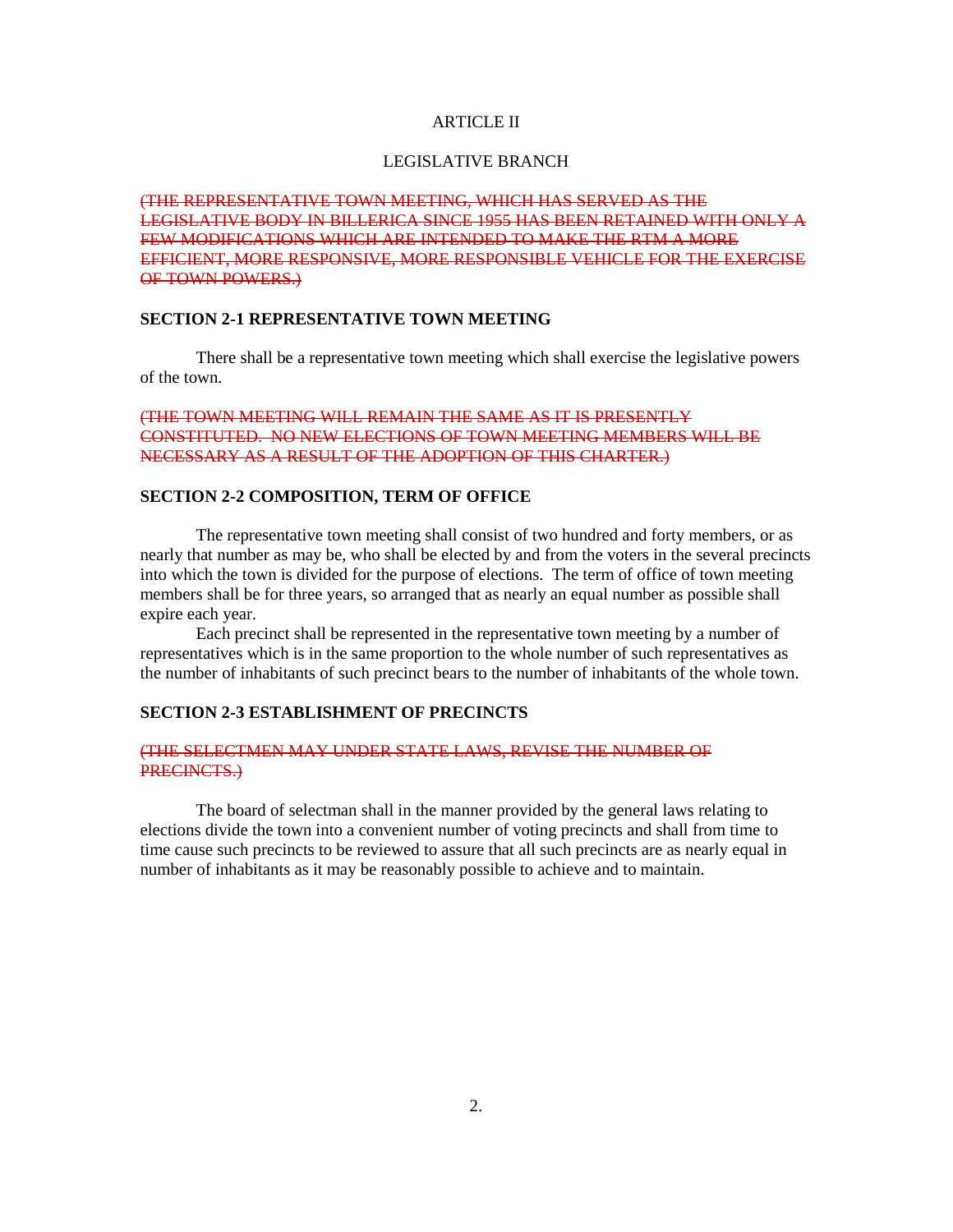#### **SECTION 2-4 APPORTIONMENT OF REPRESENTATIVES**

The number of representatives to which each precinct shall be entitled shall be reviewed and reapportioned (a) on each occasion that the precinct lines are altered, (b) at least once in every ten years, (c) whenever it is requested that such review take place by vote of the town meeting, (d) whenever it is apparent from the street listing census data or other official information that the number of inhabitants in any one precinct has increased, or decreased, by five percent or more since the most recent review and reapportionment. Such review and apportionment of representatives shall be conducted by the board of registrars of voters.

# **SECTION 2-5 REPRESENTATIVE TOWN MEETING MEMBERS**

# (INCUMBENT TOWN MEETING MEMBERS WILL BE REQUIRED TO FILE TEN SIGNATURES OF VOTERS IF THEY WISH TO BE CANDIDATES FOR REELECTION.)

(a) Eligibility – Any voter shall be eligible to be a candidate, to be elected, and to serve as a town meeting member.

(b) Nomination Procedure – Nomination of candidates to serve as town meeting member shall be made by nomination papers signed by not less than ten voters of the precinct in which he resides and from which he seeks election. The said nomination papers shall be submitted to the board of registrars not later than five o'clock in the afternoon on the forty-second day preceding the date of the town election.

If the said nomination papers are found by the board of registrars of voters to contain a sufficient number of valid signatures, they shall be filed with the town clerk not later than twentyeight days preceding the town election. The written acceptance of the candidate may be on or attached to the nomination papers when submitted to the board of registrars. However, the written acceptance of the candidate shall be on or attached to the nomination papers when filed with the town clerk in order for it to be valid.

(c) Election and Term – At the first annual election following the establishment or revision of precinct lines, all of the representative town meeting members of the affected precincts shall be elected by ballots.

The first third to the nearest whole number of town meeting members elected, in the order of votes received, shall serve for three years; the second third to the nearest whole number shall serve for two years; and the remaining third to the nearest whole number shall serve for one year from the date of their election. In case of a tie vote affecting the division into thirds, or otherwise, the town meeting members elected from the precinct, not affected by such tie, shall determine the same by ballot. Thereafter as the terms of town meeting members expire, candidates shall be elected for three years terms to fill such expiring terms, and candidates shall be elected to fill the unexpired term of any vacancy then existing.

# **SECTION 2-6 VACANCIES**

(THIS SECTION PROVIDES A METHOD OF ESTABLISHING VACANCIES IN TOWN MEETING SEATS WHEN MEMBERS FAIL TO ATTEND MORE THAN HALF OF THE TOWN MEETING SESSIONS. THE REMAINING MEMBERS OF THE PRECINCT MAY VOTE TO DECLARE THE SEATS OF SUCH MEMBERS VACANT, AFTER GIVING NOTICE OF AN INTENTION TO DO SO. IF SUCH A MEMBER HAS A VALID REASON FOR SUCH ABSENCES, HE SHOULD NOT BE REMOVED, BUT THE DECISION IS LEFT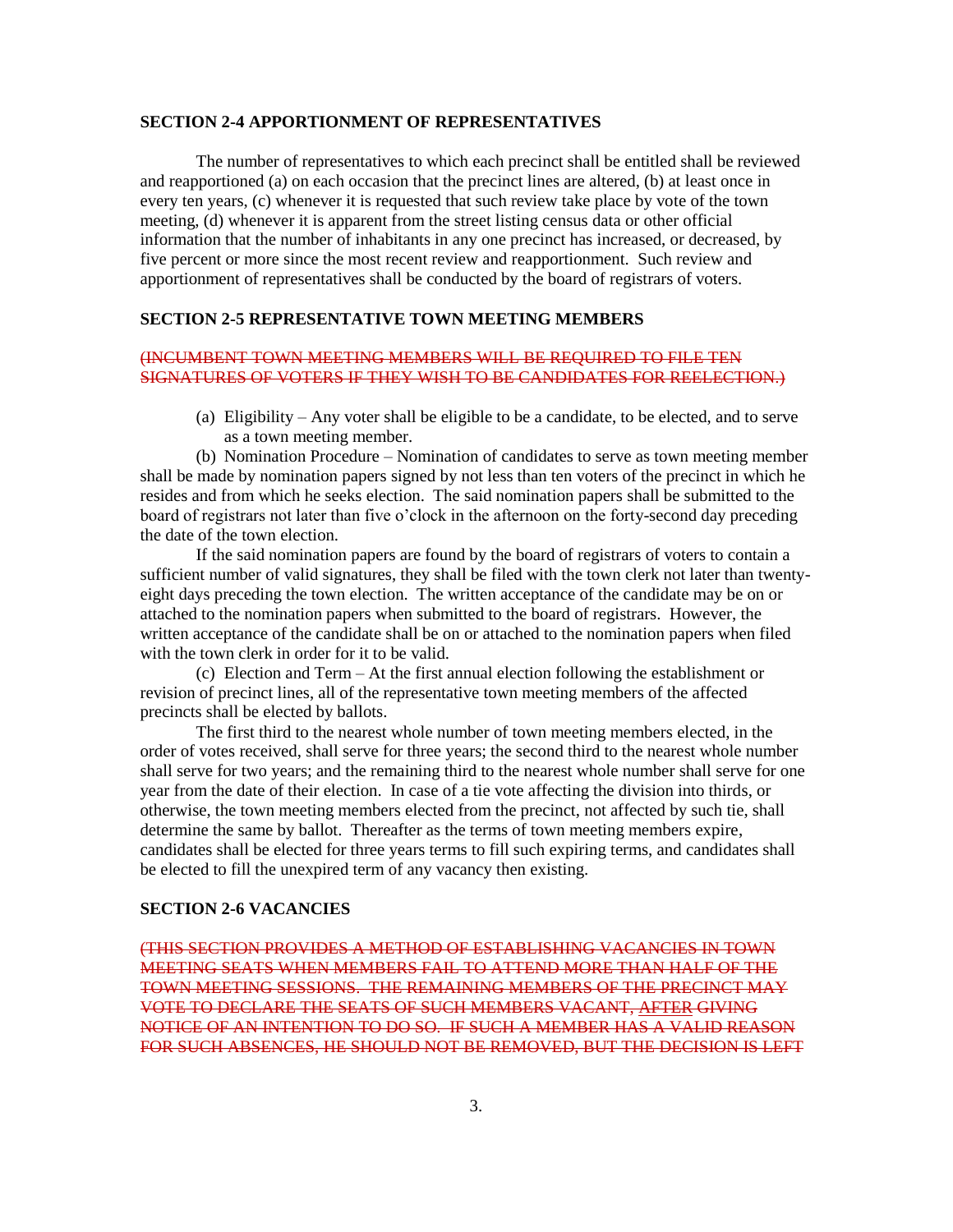# WITH HIS FELLOW TOWN MEETING MEMBERS. RUNNER-UP CANDIDATES WOULD AUTOMATICALLY ASSUME TOWN MEETING SEATS WHEN VACANCIES OCCUR, UPON CERTIFICATION BY THE TOWN CLERK.)

(a) Resignation – A town meeting member may resign by filing a written resignation with the town clerk; such resignation shall take effect upon the date of such filing unless a date certain is specified therein when it shall take effect.

(b) Removal From Town or Precinct

1. A town meeting member who no longer resides in the town shall forthwith cease to be a town meeting member.

 2. A town meeting member who removes from one precinct in town to another by a revision of precinct lines may continue to serve as a town meeting member from the precinct from which he was elected until the next annual town election. Any person so removed from office may be elected at the same election as town meeting members from the precinct to which he was removed.

 3. A town meeting member who removes from one precinct in town to another may continue to serve as a town meeting member from the precinct from which he was elected until the next annual town election at which the remainder of his term, if any, shall be filled by ballot. Any person so removed from office may be elected at the same election as town meeting members from the precinct to which he has removed.

(c) Forfeiture of Office – If any person elected as a town meeting member shall fail to attend one-half or more of all of the sessions of the town meeting held in a calendar year, his place may be declared vacant by a majority vote of the remaining members from his precinct. No such vote to declare an office vacant by reason of such failure to attend shall be valid unless a letter stating an intention to so do has been mailed by the town clerk to the last known address of such person at least seven days before the vote is taken. Whenever it shall appear to the town clerk from the records of the town meeting that such breach of conditions has occurred, or when such breach of condition is called to the attention of the town clerk by any other town meeting member and verified by such records, the town clerk shall direct a letter as aforesaid to such person.

(d) Filling of Vacancies – Any vacancy in the full number of representative town meeting members to which any precinct shall be entitled shall be filled until the next annual town election from among the candidates for the office of town meeting member in such precincts at the most recent town elections who failed to be elected in descending order of votes received, provided such candidate remains eligible and willing to serve and provided further such candidate received at least ten votes for the office. The town clerk shall certify the said candidate to the office of town meeting member to serve until the next annual town election. In the event there is no such candidate the vacancy shall be filled by the remaining members of the precinct delegation from among the voters of the precinct.

#### **SECTION 2-7 COMPENSATION**

Representative town meeting members shall serve without salary.

# **SECTION 2-8 PRESIDING OFFICER**

A moderator, chosen in accordance with the provisions of section 3-5 shall preside at all sessions of town meeting. The moderator shall regulate the proceedings of all town meetings,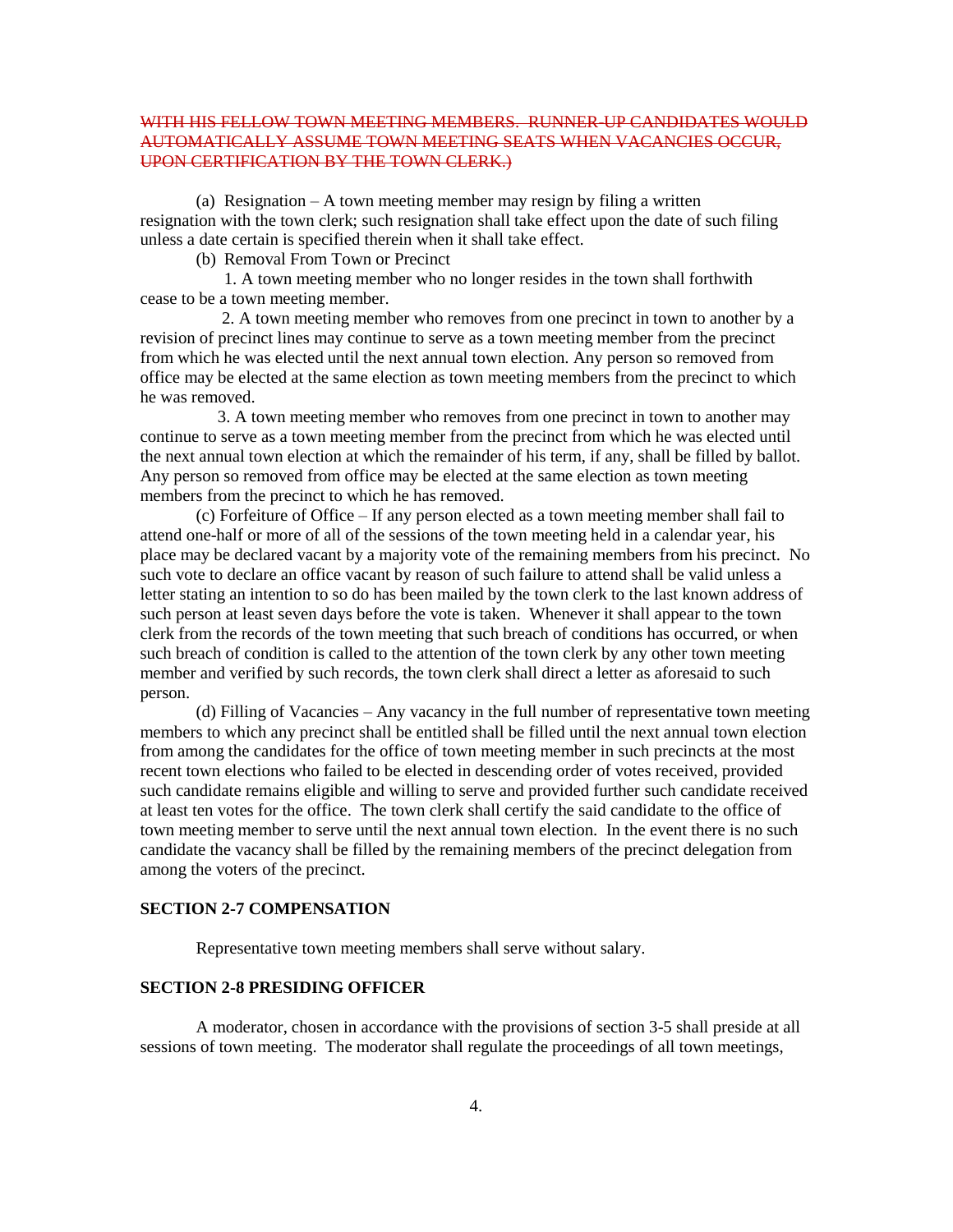decide all questions of order, and make public declaration of all votes. He may, in open meeting administer the oath of office to any town officer. The moderator shall be a town meeting representative by virtue of his office and may, as such, exercise all the rights of a town meeting member. The moderator shall perform such other duties as may from time to time be provided for the office by the charter, by by-law or by other town meeting vote.

The town moderator shall, at the first session of the representative town meeting at which he presides in the spring of each year, appoint a deputy moderator, subject to the approval of the representative town meeting, who shall preside at all sessions of the town meeting in the event of the absence or disability of the town moderator.

**Should the town moderator resign or otherwise vacate the office, the deputy moderator shall assume the duties and the position of the town moderator until the next town election. The deputy moderator, acting as town moderator shall appoint a deputy moderator subject to the approval of the representative town meeting.**

# **SECTION 2-9 CLERK OF THE REPRESENTATIVE TOWN MEETING**

The town clerk, or his designee, shall serve as the clerk of the representative town meeting. The clerk shall give notice of all meetings to the members, keep the journal of its proceedings, and perform such other functions as may be provided for the office by the charter, by by-law or by other town meeting vote.

# **SECTION 2-10 GENERAL POWERS AND DUTIES**

All powers of the town shall be vested in the representative town meeting, except as otherwise provided by law or by the charter. The representative town meeting shall provide for the exercise of all of the powers of the town and for the performance of all duties and obligations imposed upon the town for which no other provision is made.

#### **SECTION 2-11 PARTICIPATION BY NON-TOWN MEETING MEMBERS**

# (THIS SECTION IS DESIGNED TO ASSURE THAT WHEN ARTICLES ARE TAKEN UP WHICH CONCERN PARTICULAR TOWN AGENCIES SOMEONE WILL BE AT THE MEETING TO EXPLAIN THE SUBJECT MATTER TO THE TOWN MEETING MEMBERS IN ORDER THAT THEY MIGHT BE BETTER INFORMED BEFORE ACTING.)

(a) Representatives of Town Agencies – A designated representative of each town agency shall attend all sessions of the representative town meeting at which warrant articles pertinent to the said town agency are to be acted upon, for the purpose of providing information relative to such warrant articles to the town meeting. If any such person so designated shall be unable to attend due to illness or other reasonable cause he shall designate another person to attend in his place. If any person designated to represent a town agency at a representative town meeting session is not a town resident he shall, notwithstanding, be entitled to speak in order to provide information relative to such warrant articles pertinent to his responsibilities. Representatives of town agencies attending sessions of the town meeting under this section shall have the same right to speak as an elected town meeting member but shall have no right to make motions or to vote.

(b) Residents – Any resident of the town not an elected town meeting member may, notwithstanding, attend any of the sessions of the representative town meeting and, subject to such rules as may from time to time be adopted, participate in the proceedings, but may not vote.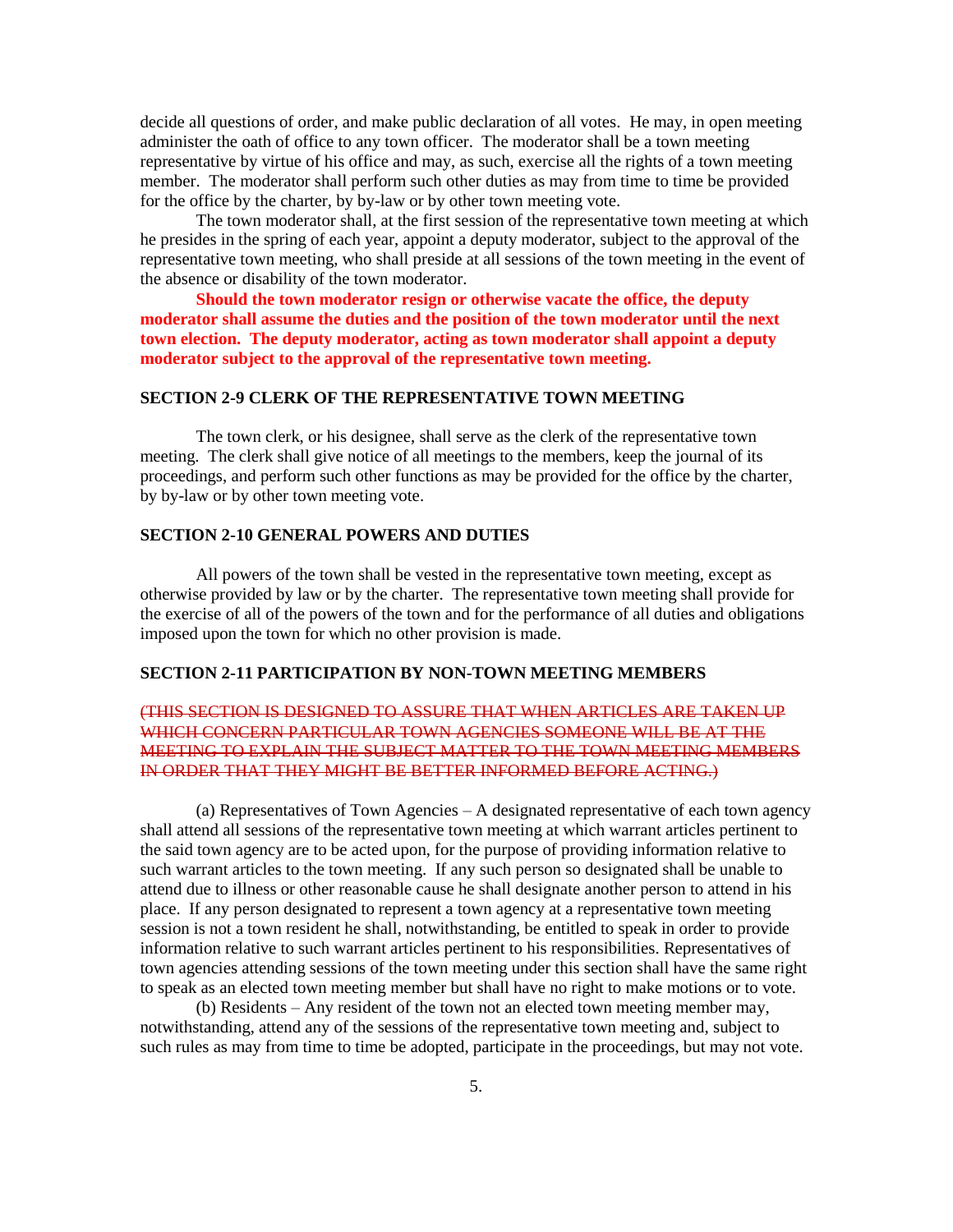#### **SECTION 2-12 TOWN MEETING WARRANTS**

#### (A SPECIFIC RIGHT TO SUBMIT PROPOSALS FOR THE TOWN MEETING ACTION IS AFFORDED TO TOWN AGENCIES AND TO INDIVIDUALS).

# (THE WARRANTS FOR THE REGULARLY SCHEDULED SPRING AND FALL TOWN MEETINGS WILL CLOSE 50 DAYS BEFORE THE DATE THE TOWN MEETINGS ARE SCHEDULED TO BEGIN).

 $(a)$  In General – Every town meeting shall be called by a warrant issued by the board of selectmen which shall state the time and place of the meeting and, by separate articles, the subjects which are to be acted upon.

 $\overline{(b)}$  Initiation of Articles – The board of selectmen shall receive all petitions which are addressed to it and which request the submission of a particular subject matter to the representative town meeting and which are filed by (1) any elected town officer, including a member of a multiple member body; (2) any appointed multiple member body acting by a majority of its members; (3) any ten voters; subject to the subsequent certification by the board of registrars that at least ten of the signers are voters; (4) any other person, persons or town agency as may be authorized by by-law. All such requests for the inclusion of subjects shall be in writing, but they shall not be required to conform to any particular form or style, except that each request for a particular subject shall be submitted as a separate petition.

(c) Time Requirements – The board of selectmen shall place on the warrant for the spring and fall town meetings all subjects which have been submitted to it, in accordance with the provisions of this section, fifty or more days before the date, fixed by by-law, on which such meetings are scheduled to be convened at which time said warrant shall close and thereafter no other subject not then in hand, and in writing, shall be added to the warrant by any person or agency, including the board of selectmen.

# (WHEN THE SELECTMEN DETERMINE THERE IS A NEED TO CALL A SPECIAL TOWN MEETING THEY WILL BE REQUIRED TO GIVE NOTICE OF THAT FACT AND TO KEEP THE WARRANT FOR THE SPECIAL TOWN MEETING OPEN FOR AT LEAST TWO BUSINESS DAYS.)

Whenever the board of selectmen shall deem it to be necessary to call a special town meeting, it shall, by publication in a local newspaper, give public notice of its intention. All requests for the inclusion of subjects, as provided above, which are received in the office of the board of selectmen prior to four o'clock p.m. on the second business day following such publication, or such longer period as may be authorized by a by-law designed to further implement this provision, shall be included in the warrant for such special town meeting, at which time said warrant shall close and thereafter no other subject not then in hand, and in writing, shall be added to the warrant by any person or agency, including the board of selectmen.

(d) Publication – Within ten days following the date the warrant for any town meeting shall close the board of selectmen shall compile, then sign and cause **preliminary** copies of the **preliminary** warrant in a format which may be determined by by-law for such meeting to be posted in each precinct of the town and copies of the preliminary warrant to be sent by mail to the town moderator, the chairman of the finance committee, the town counsel and to such other persons as may be designated by by-law. Additional copies of the preliminary warrant shall be made available at the office of the town clerk for any person who may request the same. When the official warrant has been prepared, copies shall be distributed in the same manner as aforesaid.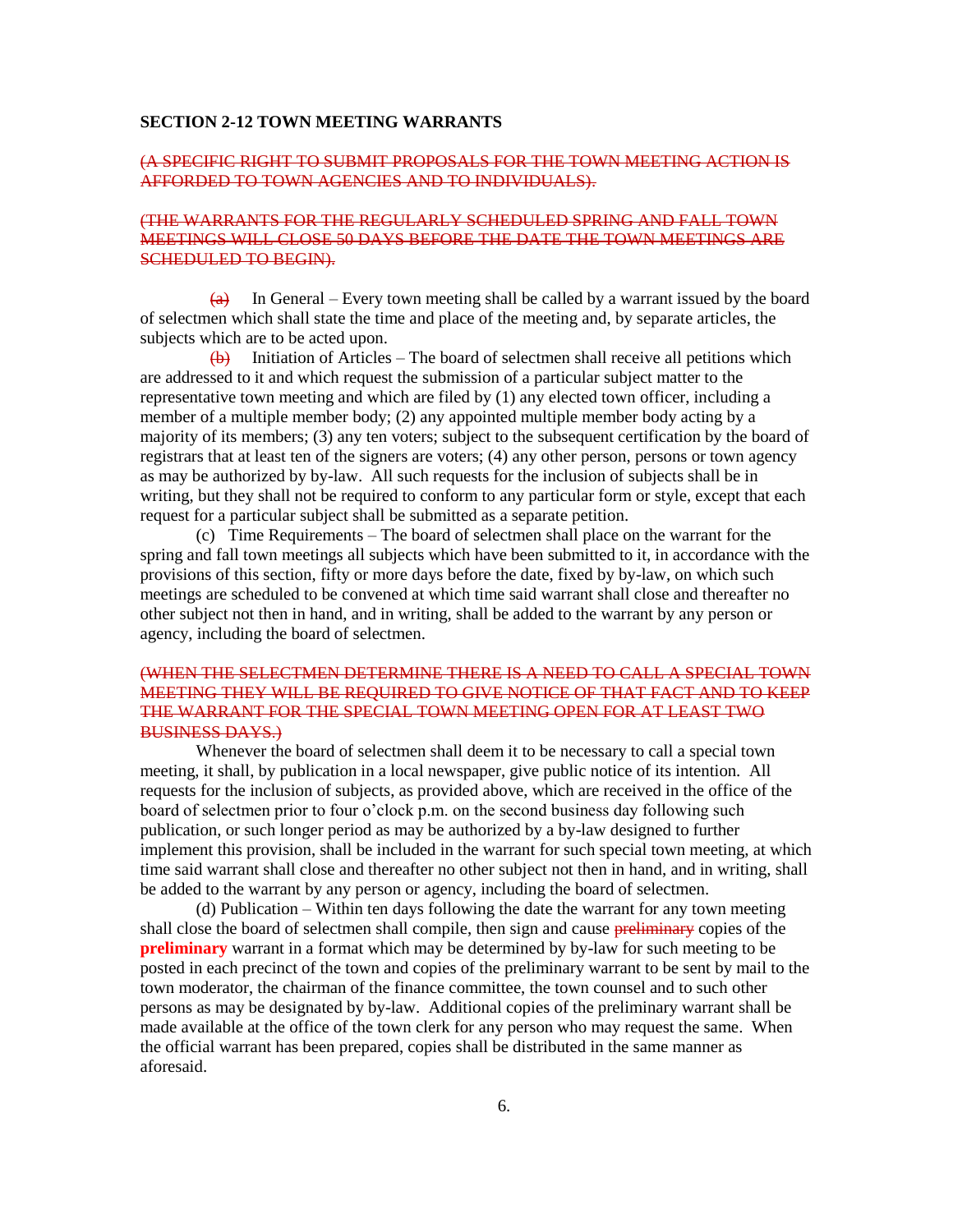(e) Committees – The representative town meeting may, by by-law, provide for standing committees to which shall be referred warrant articles for study, review and report in advance of town meeting action. Such committees may be in addition to the finance committee, or they may assign some portion of the review now conducted by the finance committee to some other committee.

(f) Quorum – One hundred and twenty-one town meeting members shall constitute a quorum for the transaction of all business to come before the representative town meeting, but a smaller number may adjourn from time to time.

(THIS SECTION PROVIDES FOR A TOWN MEETING TO BE HELD ON A REGULAR BASIS IN THE FALL OF EACH YEAR. IT IS EXPECTED, BASED ON THE EXPERIENCE OF OTHER TOWNS WHICH HAVE SIMILAR PROVISIONS, THAT THIS WILL REDUCE THE NUMBER OF SPECIAL MEETINGS HELD NOW EACH YEAR. THE SPRING MEETING WILL BE PRIMARILY THE BUDGET MEETING, AS IS THE CASE NOW, BUT KNOWING A MEETING WILL ALSO BE HELD IN THE FALL OTHER MATTERS CAN BE DEFERRED FOR ACTION THEN.)

(g) Open Meetings – All sessions of the representative town meeting shall at all times be open to the public and to the press.

(h) Rules and Journals – The representative town meeting may, at the first session of the spring town meeting adopt additional rules for the governing of its proceedings, not inconsistent with this charter, by-laws or general laws. The Town Clerk shall keep the journal of its proceedings, as provided in section 2-9. A certified copy of the town meeting journal shall be kept available in the town library.

(i) Time of Meeting – The representative town meeting shall meet at least twice in each calendar year. The first such meeting shall be held during the second three months of the calendar year, on a date fixed by by-law, and shall be primarily concerned with the determination of matters involving the expenditure or commitment of town funds, including but not limited to the adoption of an annual operating budget for all town agencies. The second such meeting, the powers of which shall be deemed to be those of annual town meeting, shall be held during the last four months of the calendar year, on a date fixed by by-law. In addition to the two meetings required by this section the board of selectmen may, in their discretion, for the purpose of acting on the legislative business of the town in an orderly and expeditious manner, call the representative town meeting into session at other times by the issuance of warrants for that purpose.

(j) Town Counsel Reviews – Forthwith following the date on which any article to be included in a warrant for any town meeting has been received by the board of selectmen, and after the names of voters contained on any petition for inclusion of a subject on the said warrant, in conformity with section 2-12, (b), (3), have been certified by the board of registrars of voters, a copy of the said article shall be delivered to the town counsel. Within five days following the date any proposed warrant articles are submitted to him, the town counsel shall make a preliminary review of the subject matter of each such proposed article for the purpose of determining if each such measure may validly be adopted by the representative town meeting, both in terms of is content and its form and including notation of any special requirements relating to valid action on such subject matter by reason of public hearings, special votes or otherwise. A written copy of the preliminary opinion of the town counsel, as aforesaid, shall be delivered to the person or agency having submitted each article in the warrant as it relates to said article.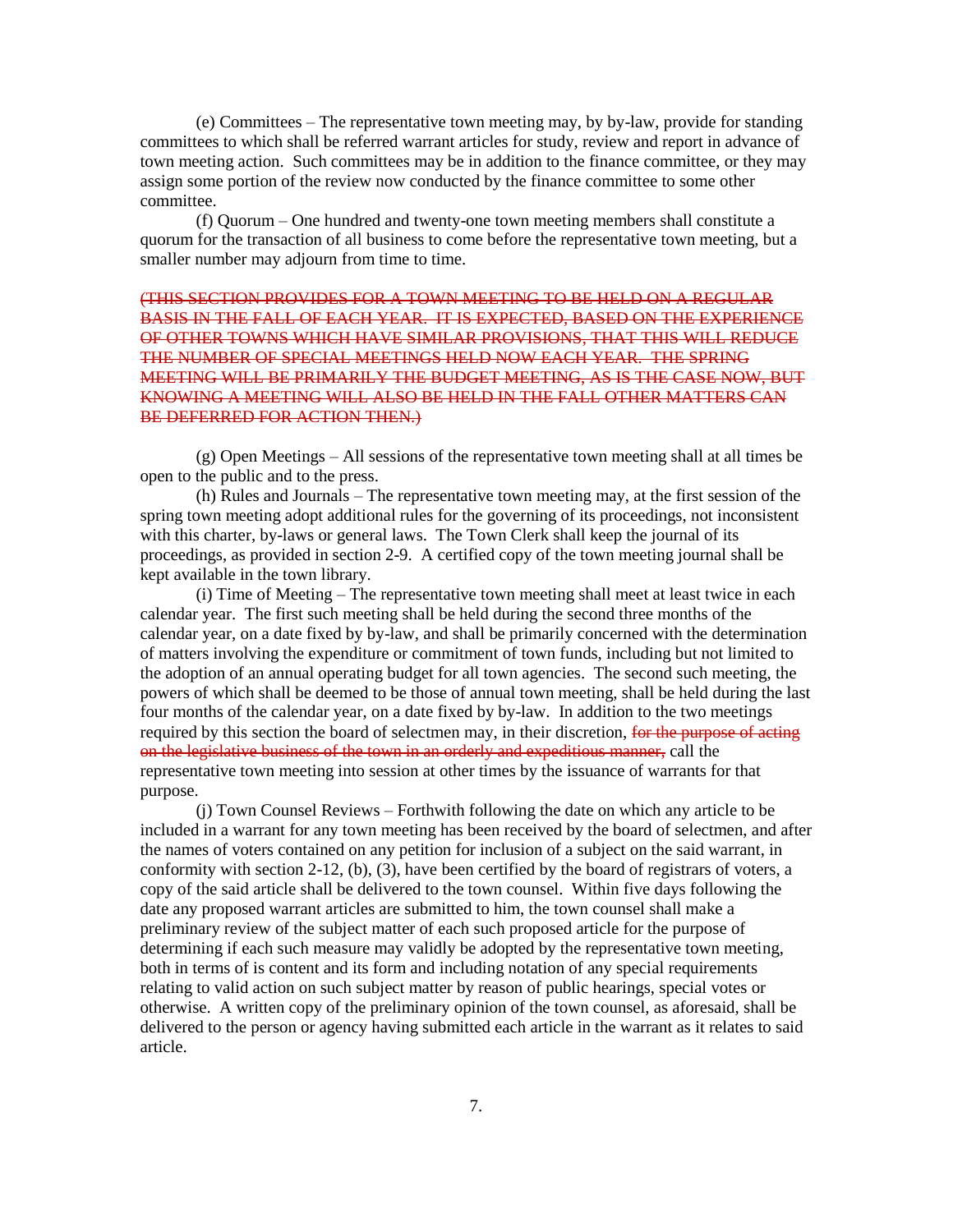Not less than fourteen days prior to the date on which the representative town meeting is scheduled to act upon the warrant, the town counsel shall submit a legal opinion, in such detail as may be individually appropriate, for each article contained in the warrant.

#### **SECTION 2-13 REFERENDUM PROCEDURES**

# (THIS SECTON PROVIDES FOR OVERRIDE OF TOWN MEETING ACTION BY A VOTE OF THE ELECTORATE.)

(a) Effective Date of Final Votes – No final vote of the representative town meeting under any warrant article, but not including a vote to adjourn or to dissolve a town meeting vote appropriating money for the payment of notes or bonds of the town and interest thereon coming due within the then current fiscal year, a vote authorizing the borrowing of money in anticipation of taxes or other revenue, or a vote declared by preamble to be an emergency measure necessary for the immediate preservation of the peace, health, safety or convenience of the town, shall be operative until the expiration of seven days following the dissolution of the meeting. If a petition as provided hereafter in the section is not filed within the said seven days, the votes of the representative town meeting shall then become operative.

(b) Non-Final Votes – Any article disposed of by a vote to lay upon the table, or postpone indefinitely, or to by other procedural device which avoids a vote upon the merits of the principal question, shall be deemed to have been rejected in the form in which it was presented.

(c) Petition – If within seven days following the dissolution of a representative town meeting, a petition signed by not less than five percent of the voters, containing their names and addresses, is filed with the board of selectmen requesting that any question as voted by the town meeting members be referred to the voters at large for a final determination, then the operation of any such vote shall be further suspended pending its determination as provided in this section. The board of selectmen shall, within ten days after the filing of such a petition, call a special election to be held on a date fixed by it not less than fourteen nor more than twenty-one days later for the purpose of presenting such question to the voters for final determination.

(d) Form of Question – Any question submitted to the voters under this section shall be stated on the ballot in substantially the same language and form in which it was stated when presented by the moderator to the town meeting members, as appears in the record of the clerk of the meeting.

(e) Election – All votes upon any question so submitted shall be taken by ballot, and the conduct of such election shall be in accordance with the provisions of law relating to elections, generally. The questions so submitted shall be determined by a vote of the same proportion of the voters voting thereon as would have been required for the matter to be adopted by the representative town meeting. Provided, however that no vote the effect of which is the reverse of the vote taken at the representative town meeting shall be operative unless at least twenty percent of the total number of persons registered to vote as of the date of the preceding town election shall have participated in the special election.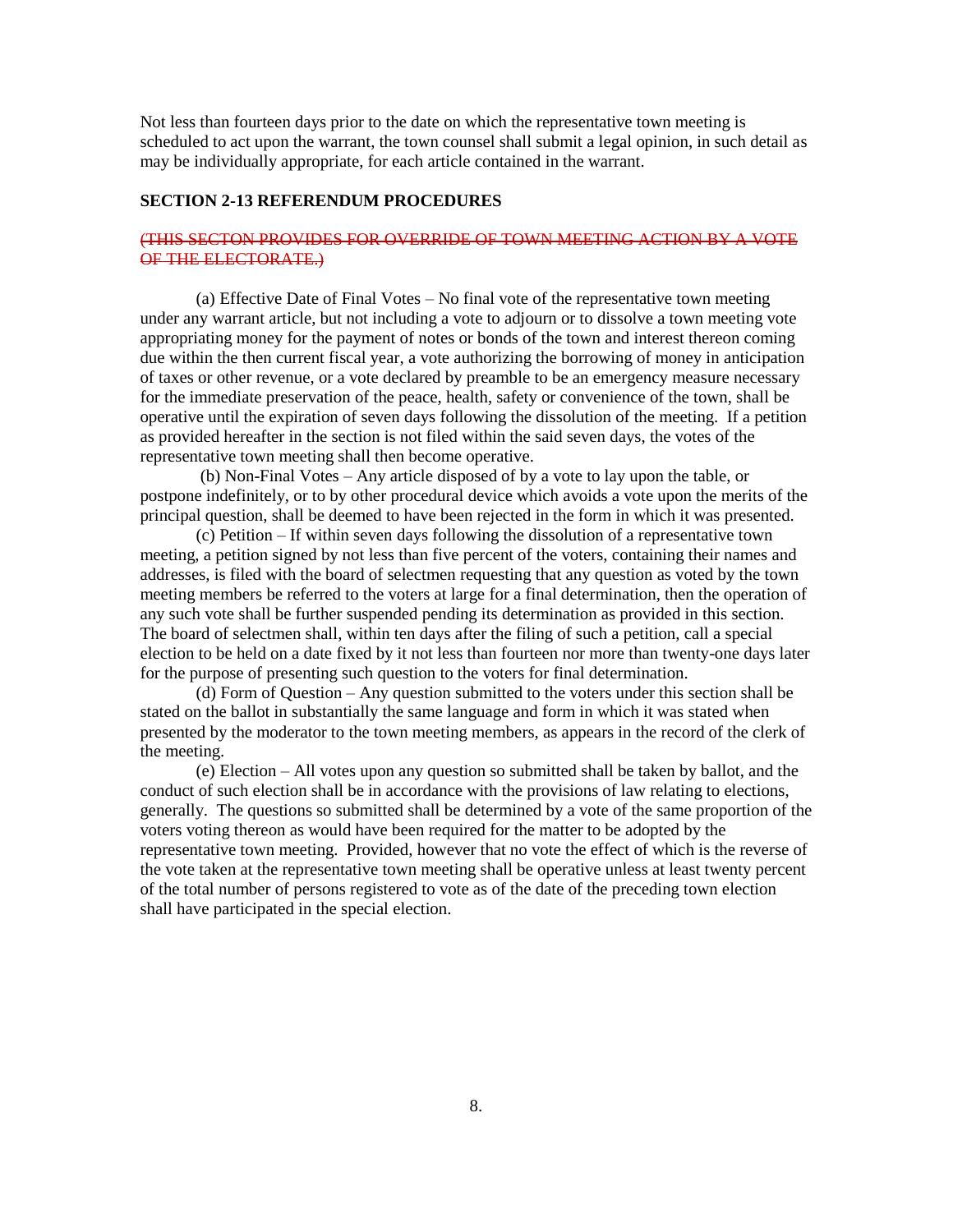#### **ARTICLE-III**

#### **EXECUTIVE BRANCH**

#### **SECTION 3-1 IN GENERAL**

# (THE NUMBER OF OFFICES TO BE FILLED BY ELECTION HAS BEEN REDUCED. THIS WILL ENABLE OUALIFICATIONS TO BE ESTABLISHED FOR THOSE OFFICES WHICH WILL BECOME APPOINTED.)

(a) Elective Offices – The offices to be filled by the voters shall be a board of selectmen, a school committee, a planning board, a town clerk and a town moderator. In addition a housing authority and such other members of regional authorities or districts as may be established by law or interlocal agreement may also be filled by the voters.

(b) Eligibility – Any voter shall be eligible to hold any elective town office provided, however, no person shall simultaneously hold more than one elected town office as defined in this section.

(c)-Town Election – The annual election of town officers and for the determination of all other questions to be made by the voters, shall be held on such date as may be fixed by by-law.

(d) Nomination – The number of signatures of voters required to place the name of a candidate for any town office on the official ballots for use at any town election shall be not less than fifty.

(e) Compensation – Elected town officials may receive such compensation for their services as may annually be appropriated for that purpose.

(f) Coordination – Notwithstanding their election by the voters, the town officers named in this section shall be subject to the call of the board of selectmen, at all reasonable times, for consultation, conference and discussion on any matter relating to their respective offices.

(g) Filling of Vacancies – If a vacancy shall occur in any elective town office more than ninety days preceding a regular town election such vacancy shall be filled by the candidate who, at the most recent town election was a candidate for a full term to such office who failed to be elected, but did receive more than twenty-five percent of the total ballots cast in the election and further provided such candidate remains eligible and willing to serve in the office. If more than one candidate shall meet the requirements said candidates shall be considered in descending order of votes received. The town clerk shall within ten days following notification of any such vacancy certify the said candidate to the office to serve until the next regular town election. In the absence of any such candidate the vacancy shall be filled in the manner provided by general laws. If less than ninety days shall elapse before the next regular town election the vacancy shall remain until such regular election. Provided, however, that if said vacancy occurs after the time for filing of nomination papers for town office in the current year has expired and as a result thereof the vacancy will not be filled at such ensuing election the provisions of this section shall apply and the candidate at the preceding election who otherwise qualifies, shall fill such vacancy until the vacancy can be filled by the voters at a regular **the annual** town election.

(THIS SECTION RECOGNIZES THE BOARD OF SELECTMEN AS A COORDINATING AUTHORITY FOR ALL TOWN AFFAIRS. THE PROVISION IS NOT INTENDED TO AUTHORIZE THE SELECTMEN TO INTERFERE IN MATTERS UNDER THE CONTROL OF OTHER OFFICIALS BUT MERELY ENABLES THEM TO CAUSE A DISCUSSION TO TAKE PLACE FOR THE OVERALL GOOD OF THE TOWN.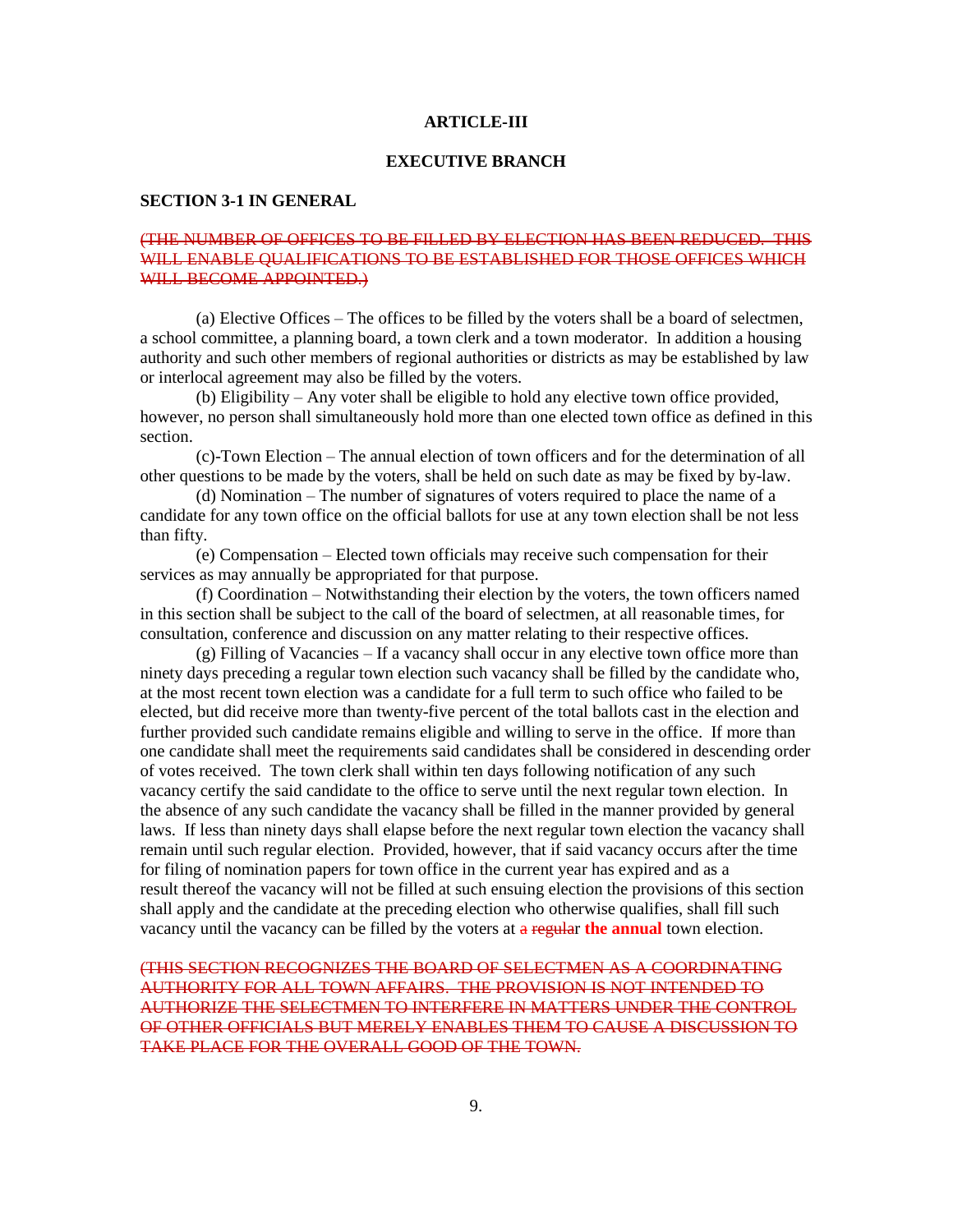# THIS METHOD WILL OBVIATE THE NECESSITY OF HOLDING SPECIAL ELECTIONS TO FILL CERTAIN VACANCIES AND REDUCE THE 'POLITICS' WHEN VACANCIES DO OCCUR.)

#### **SECTION 3-2 BOARD OF SELECTMEN**

# (THE BOARD OF SELECTMEN IS ESTABLISHED AS THE EXECUTIVE HEAD OF THE TOWN, BUT, THEY ARE EXPECTED TO DEAL WITH THE AFFAIRS OF THE TOWN AS A WHOLE AND NOT WITH THE DAY TO DAY ADMINISTRATION. THEIR POLICIES AND GOALS ARE TO BE IMPLEMENTED BY FULL TIME EMPLOYEES.)

(a) Composition, Term of Office – There shall be a board of selectmen consisting of five members elected for three year terms, so arranged that as nearly an equal number of terms as possible shall expire each year.

(b) Powers and Duties – The executive powers of the town shall be vested in the board of selectmen. The board of selectmen shall have all of the executive powers given to boards of selectmen by general law or otherwise. The board of selectmen shall serve as the chief policy making agency of the town, responsible for the issuance of policy directives and guidelines to be followed by all town agencies serving under it, provided, however, that no individual member of the board of selectmen, nor a majority of them, shall at any time, attempt to become involved in the day-to-day administration of the affairs of the town. It is the intention of this provision that the board of selectmen shall act only through the adoption of policy directives and guidelines which are to be implemented by officers and employees appointed by or under its authority.

The board of selectmen shall cause all of the laws and orders for the government of the town to be enforced and shall cause a record of all its official acts to be kept. To aid it in the performance of its duties the board of selectmen shall appoint a town manager, as provided in section 3-3, and shall establish written goals and objectives for said office annually.

(c) Appointing Powers – The board of selectmen shall appoint the town manager, the town accountant, the town counsel, the registrars of voters (but not the town clerk) and other election officers, the board of appeals, the conservation commission and constables and such other town officers as may be provided by charter or by by-law.

(d) Licensing Authority – The board of selectmen shall be a licensing board for the town and shall have a power to grant licenses, to make all necessary rules and regulations regarding the granting of such licenses and to attach conditions and to impose restrictions on any such license it may grant as it deems to be in the public interest, and to enforce all laws relating to all such businesses for which it grants licenses.

# (THE SELECTMEN ARE DESIGNATED AS A LICENSE BOARD BY STATE LAW. THIS SECTION DOES NOT EXTEND ANY NEW POWERS TO THEM; IT MERELY SETS OUT FOR ALL TO SEE ONE OF THE VERY IMPORTANT FUNCTIONS THEY NOW DO PERFORM.)

#### **SECTION 3-3 TOWN MANAGER**

(THE EXISTING POSITION OF EXECUTIVE SECRETARY IS EXPANDED AND MADE MORE MEANINGFUL BY THE PROVISIONS OF THIS SECTION. THE NAME IS CHANGED TO INDICATE THAT IT IS INTENDED TO BE A DIFFERENT POSITION THAN WHAT HAS EXISTED. A CITIZEN COMMITTEE IS TO BE APPOINTED TO SCREEN THE CANDIDATES FOR THE JOB.)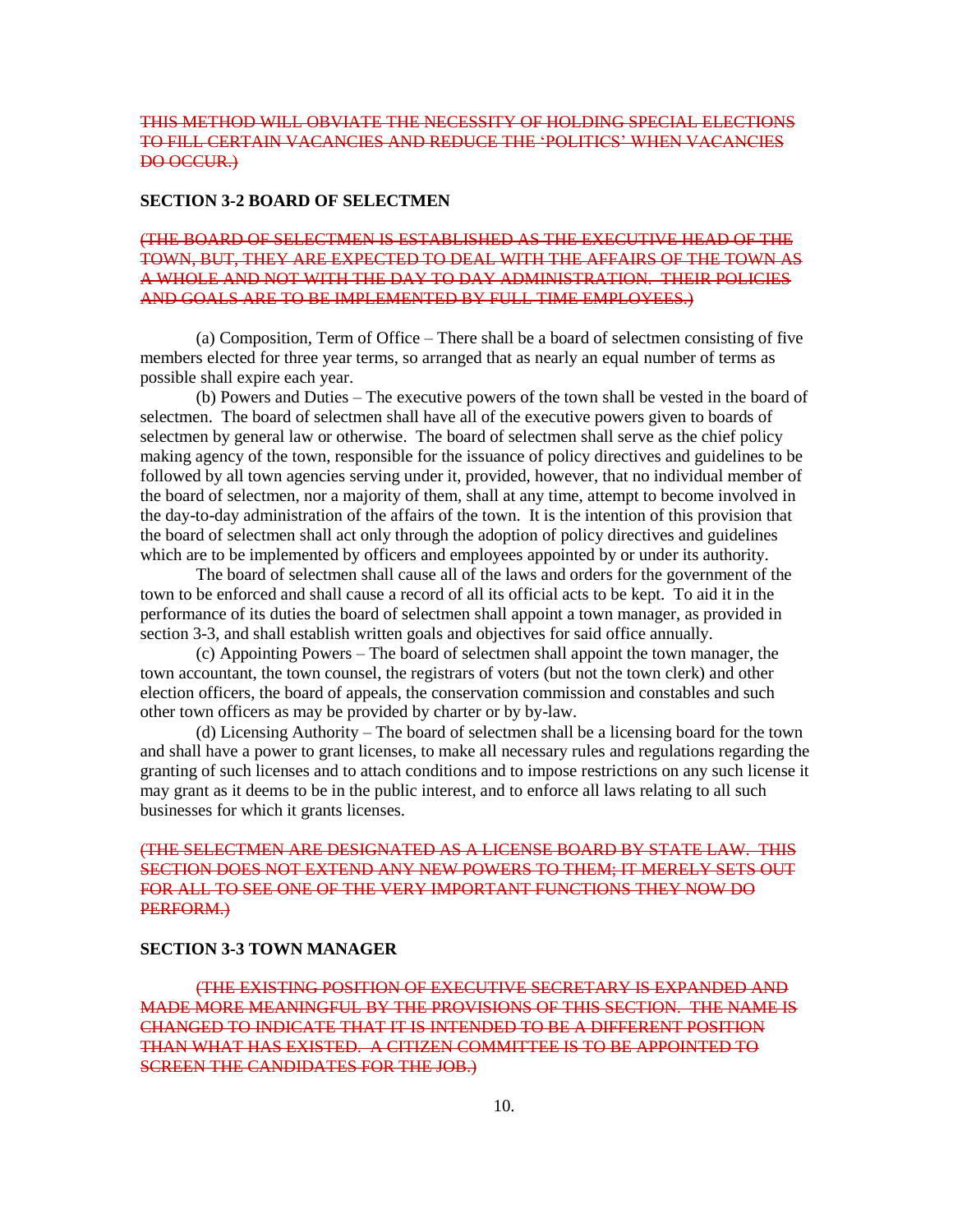(a) Appointment, Qualifications, Term of Office – The board of selectmen shall appoint town manager to serve for terms not to exceed five (5) years and shall fix his compensation within the amount appropriated for that purpose. The board of selectmen shall make such appointment from a list of nominees submitted to it by a screening committee established by by-law. The office of town manager shall not be subject to the consolidated personnel by-law, if any, of the town. The town manager shall be appointed solely on the basis of his executive and administrative qualifications. He shall be a person of proven professional ability, especially fitted by education, training and previous experience in municipal administration to perform the duties of the office. The town manager shall devote his full time to the office and shall not hold any other public office, elective or appointive, nor shall he engage in any other business, occupation or profession during his term, unless such action is approved in advance, in writing, by the board of selectmen. The town may, by by-law, from time to time, establish such additional qualifications as seem necessary and appropriate.

(b) The board of selectmen shall provide for an annual review of the job performance of the town manager. Any written evaluations shall, to the extent allowed by M.G.L. c.4, §7(26), be made a public record.

(c) Powers and Duties – The town manager shall be the chief administrative officer of the town and shall be responsible to the board of selectmen for the proper discharge of all duties of the office and for the proper administration of all town affairs placed under his charge by or under the charter. The powers and duties shall include, but need not be limited to the following:

# **(1) GENERAL STATEMENT OF POWERS**.

 $\overline{+}$  He shall supervise, direct and be responsible for the efficient administration of all functions under his control, as may be authorized by the charter, by by-law, by other town meeting vote or by vote of the board of selectmen, including all officers appointed by him and their respective departments.

# **(2) APPOINTMENT POWERS**

2) He shall appoint, and may remove, subject to the civil service law where applicable, all department heads, all officers and subordinates and employees for whom no other method of selection is provided by the charter or by by-law except persons serving under other elected officers or elected multiple member bodies. Appointments made by the town manager and certified by the personnel board for regulatory compliance shall become effective on the fifteenth day following the day on which notice of the proposed appointment is filed with the board of selectmen, unless the board of selectmen shall, within said period by majority vote of the full board vote to reject with just cause any such appointment. Copies of all notices of appointments made by the town manager shall forthwith be posted on the town bulletin boards.

# **(3) SERVES AS PERSONNEL DIRECTOR IN CONJUNCTION WITH PERSONNEL BOARD**

 $\overline{3}$ ) He shall, in conjunction with a personnel board established by by-law, be entrusted with the administration of a town personnel system, including but not limited to personnel policies and practices, rules and regulations, personnel by-law and all collective bargaining agreements entered into on behalf of the town. He shall, in conjunction with the personnel board, prepare, maintain and keep current a plan establishing the personnel staffing requirements for each town agency, except those under the jurisdiction of the school committee.

#### **(4) FIXES SALARIES FOR PERSONS SERVING UNDER HIM**

4) He shall fix the compensation of all town officers and employees appointed by the town manager within the limits established by appropriation. **and all non-union appointees**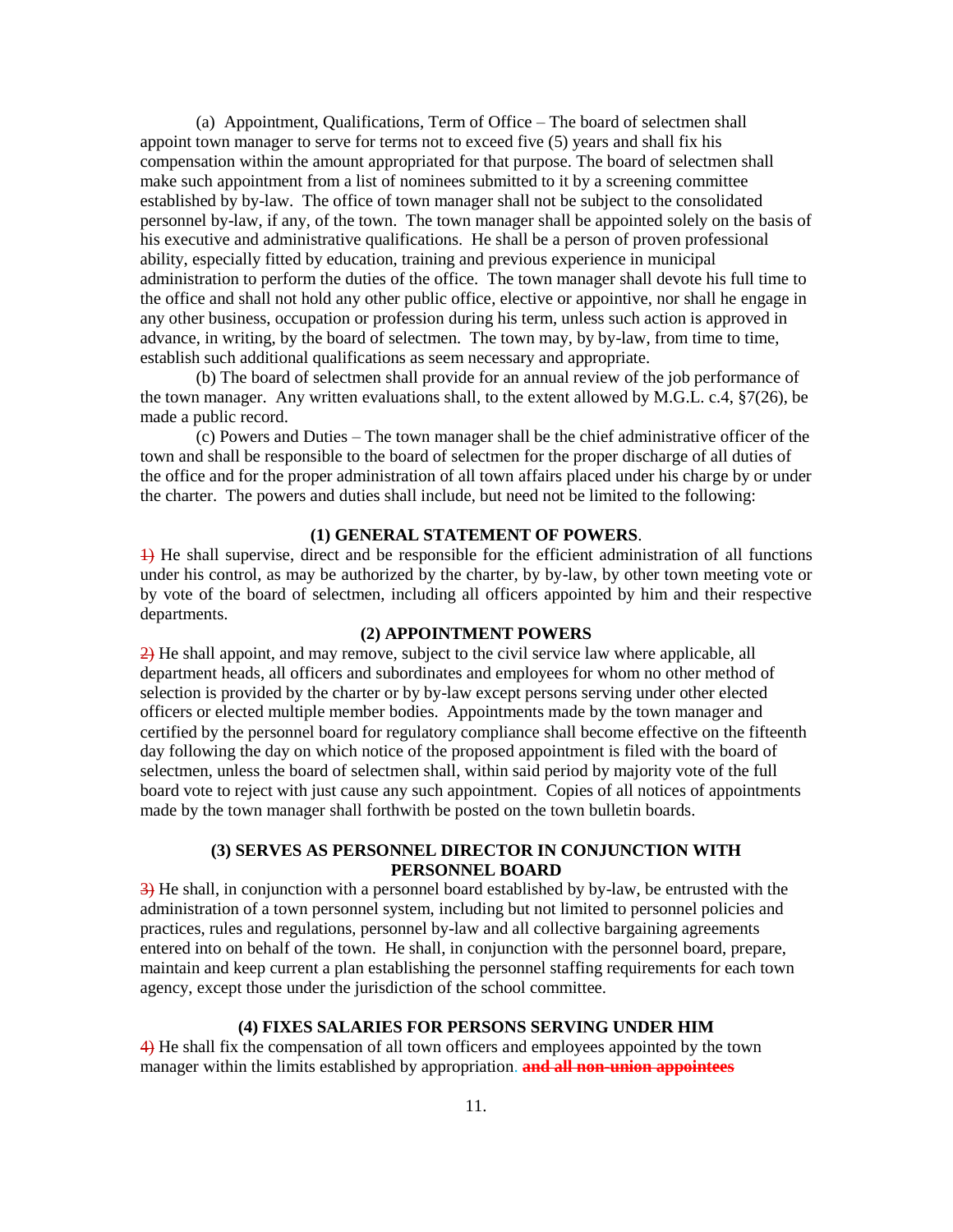# **(5) TO ATTEND ALL MEETINGS OF THE BOARD OF SELECTMEN**

5) He shall attend all regular and special meetings of the board of selectmen, unless excused at his own request, and shall have a voice, but no vote, in all of its discussions.

# **(6) TO ATTEND ALL SESSIONS OF THE TOWN MEETING**

6) He shall attend all sessions of the representative town meeting and shall answer all questions concerning warrant articles which are directed to him and which relate to matters under his general supervision.

# **(7) TO ASSURE THAT ALL LAWS, BY-LAWS, ETC., ARE ENFORCED**

7) He shall see that all provisions of general laws, the charter, the by-laws and other votes of the town meeting and votes of the board of selectmen which require enforcement by him, or officers and employees subject to his direction and supervision, are faithfully carried out, performed and enforced.

# **(8) TO SUBMIT A PROPOSED BUDGET TO THE FINANCE COMMITTEE**

8) He shall prepare and submit in the manner provided in article 5, a proposed annual operating budget and a proposed capital outlay program.

#### **(9) TO KEEP THE SELECTMEN FULLY INFORMED ON TOWN FINANCES**

9) He shall keep the board of selectmen fully informed as to the financial condition and needs of the town, and shall make such recommendations to the board of selectmen at the end of each fiscal year and at such other times as it may reasonably require.

# **(10) TO ASSURE THAT COMPLETE RECORDS ARE KEPT**

10) He shall assure that full and complete records of the financial and administrative activities of the town are kept and shall render full reports to the board of selectmen at the end of each fiscal year and at such other times as it may reasonably require.

# **(11) TO HAVE JURISDICTION OVER ALL TOWN PROPERTY EXCEPT SCHOOL BUILDINGS AND GROUNDS**

11) He shall have jurisdiction over the rental and use of all town facilities, except those under the jurisdiction of the school committee. He shall be responsible for the maintenance and repair of all town facilities, including, if authorized by a town meeting vote, school buildings and grounds.

# **(12) TO HAVE AUTHORITY TO MAKE INQUIRIES CONCERNING THE OPERATION OF ANY TOWN AGENCY**

 $\frac{12}{2}$  He may at any time inquire into the conduct of office of any town officer, employee or agency under his supervision.

# **(13) TO ASSURE THAT A FULL INVENTORY OF ALL PROPERTY BELONGING TO THE TOWN IS KEPT**

13) He shall assure that a full and complete inventory of all property of the town, both real and personal, is kept, including all property under the jurisdiction of the school committee and other elected town officers and multiple member bodies.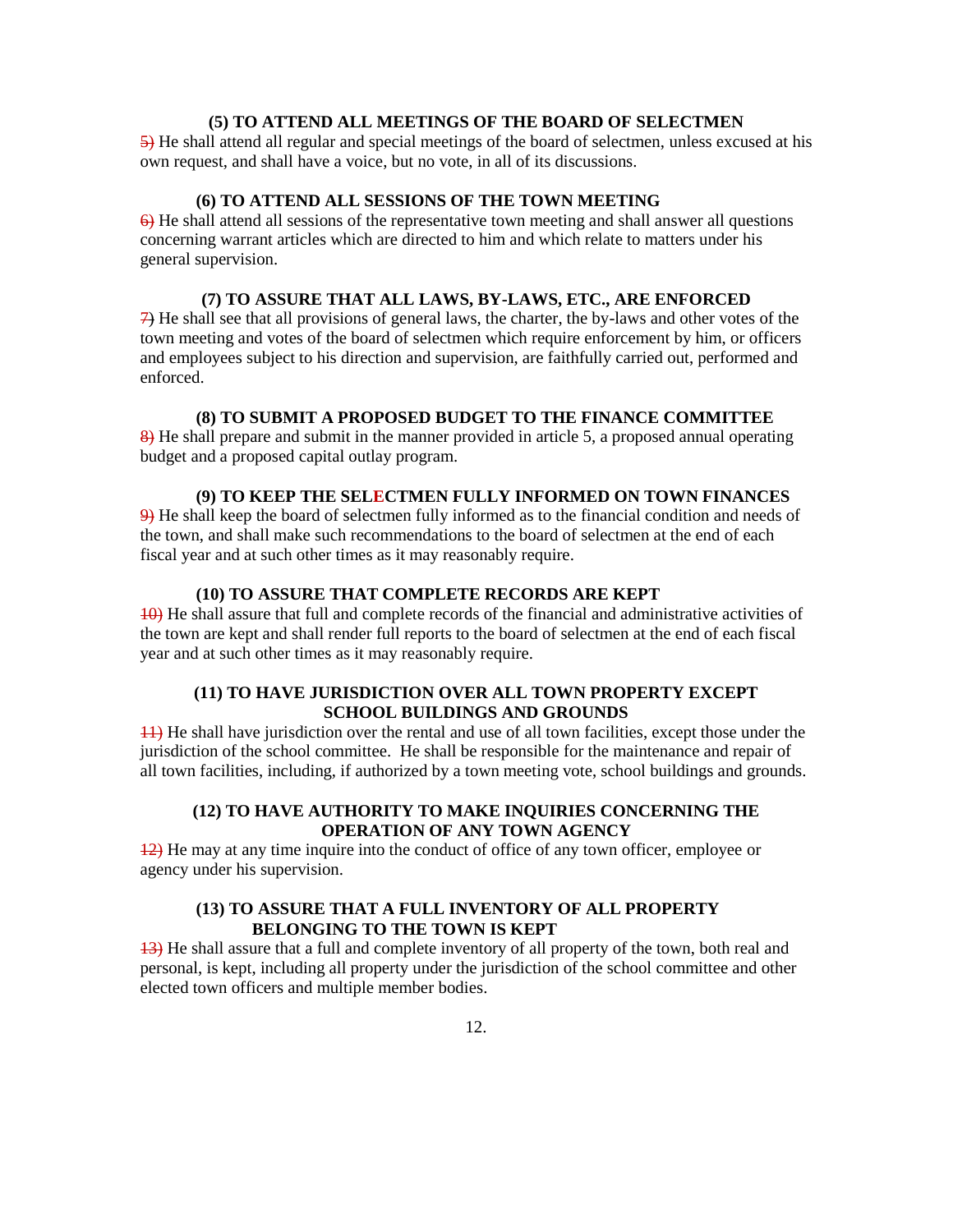# **(14) TO BE RESPONSIBLE FOR NEGOTIATIONS WITH TOWN EMPLOYEES WITHA PROVISION THAT THE BOARD OF SELECTMEN MAY 'VETO'ANY PROPOSED COLLECTIVE BARGAINING CONTRACT HE SUBMITS**

14) He shall be responsible for the negotiations of all contracts with town employees over wages, hours, and other terms and conditions of employment; provided, however, that any such contract as he may propose may be rejected by a majority vote of the full board of selectmen within fifteen days following the date it is submitted to such board.

# **(15) TO BE RESPONSIBLE FOR A CENTRAL PURCHASING FUNCTION**

15) The town manager or his or her designee shall be the chief procurement officer for the town*.*  He shall be responsible for the purchase of all supplies, materials, equipment and services, and shall award all contracts for supplies, materials, equipment and services for all departments and activities of the town, excluding the school department, except in case of emergency. He shall examine and inspect or cause to be examined and inspected, the quality and condition of all supplies, materials, equipment and services delivered to or received by any town agency, excluding the school department.

# **(16) TO HAVE A POWER TO REORGANIZE THE TOWN ADMINSTRATIVE STRUCTURE TO MAKE IT MORE EFFICIENT AND MORE EFFECTIVE**

16) He may, in the manner provided in article 4 re-organize, consolidate or abolish town agencies in whole or in part, provide for new town agencies and, when incident to any such reorganization, with the approval of the finance committee, transfer all or a portion of the appropriation made for one town agency to another.

# **(17) TO HAVE AN AUTHORITY TO DELEGATE CERTAIN RESPONSIBILITIES TO SUBORDINATES**

17) He may authorize any subordinate officer or employee to exercise any power or function he is authorized to exercise, provided, however, that all acts performed under such delegation shall be deemed to be his acts.

# **(18) TO PERFORM OTHER DUTIES AS MAY BE REQUIRED OF HIM BY THE SELCTMEN OR TOWN MEETING**

18) He shall perform such other duties as may be required of him by the charter, by by-law or other town meeting vote or by vote of the board of selectmen.

(c) **(a)** Acting Town Manager

1) Temporary Absence – The town manager shall, subject to the approval of the board of selectmen, and by letter filed with the board of selectmen and the town clerk, designate a qualified town officer or employee to exercise the powers and perform the duties of his office during his temporary absence. During the temporary absence of the town manager the board of selectmen may not revoke such temporary designation until at least ten working days have elapsed whereupon it may appoint another qualified town officer or employee to serve as acting town manager until the town manager shall return.

2) Vacancy – Any vacancy in the office of town manager shall be filled as soon as possible by the board of selectmen, but pending such full time appointment they shall designate a qualified town officer or employee **person** to perform the duties of the town manager on a temporary basis. Such temporary appointment shall not exceed three months, but one additional renewal may be voted not to exceed a second three months.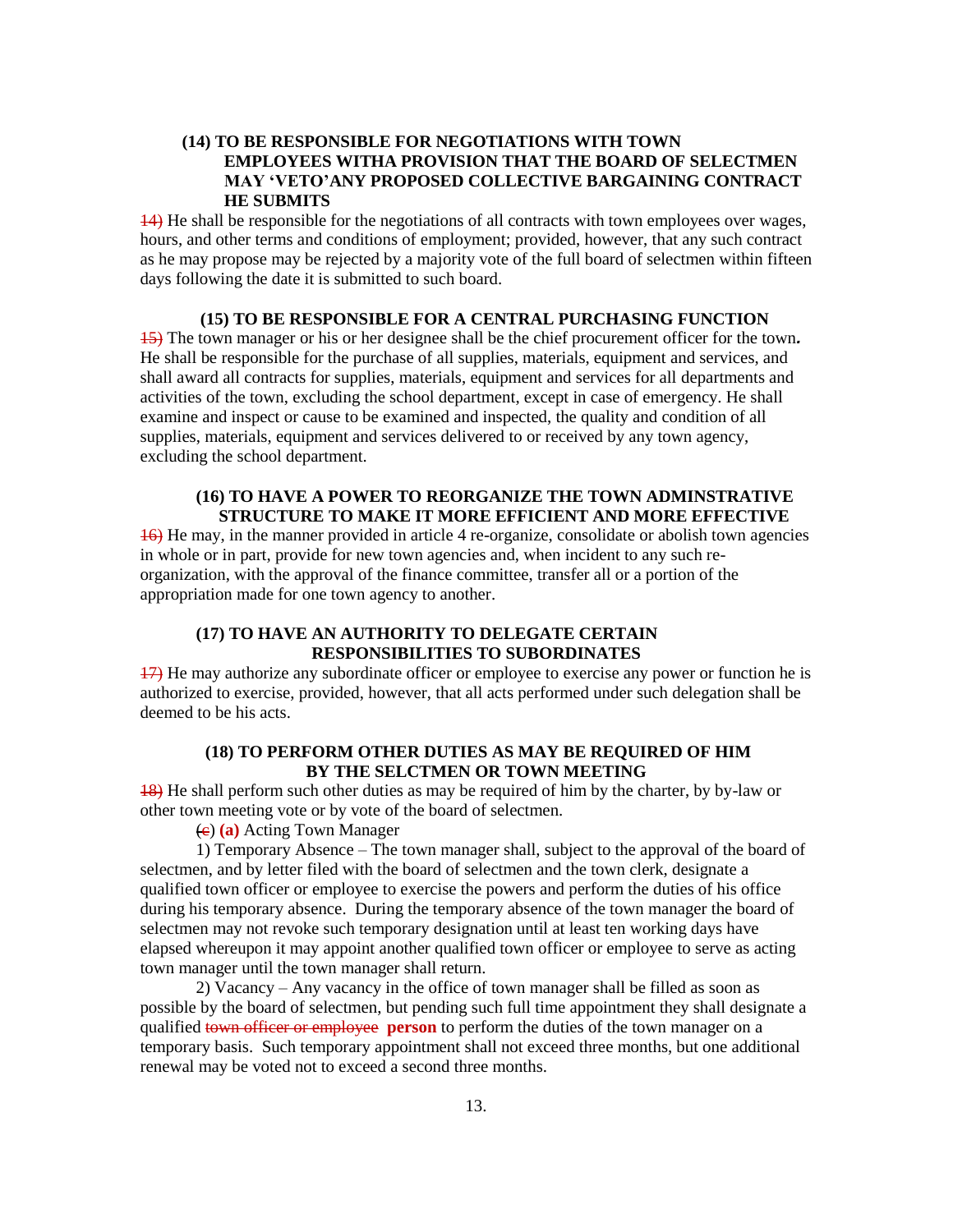3) Powers and Duties – The powers of an acting town manager, under (1) and (2) above, shall be limited to matters not admitting of delay and shall only include authority to make temporary, emergency appointments to any town office or employment.

# (THE SELECTMEN MAY REMOVE THE TOWN MANAGER AT ANY TIME, SUBJECT ONLY TO A PUBLIC HEARING.)

 $\overline{(e)}$  (b) Removal and Suspension – The board of selectmen may, by majority vote of the full board, terminate or suspend the town manager from his office in accordance with the following procedure:

Before the town manager may be removed, if he so demands, he shall be given a written statement of the reasons alleged for his removal and shall have a right to be heard publicly thereon at a meeting of the board of selectmen prior to the final vote on the question of his removal, but pending and during such hearing the board of selectmen may suspend him from office. The town moderator shall preside at any hearing held by the board of selectmen on the removal of a town manager under this section. The action of the board of selectmen in suspending or removing the town manager shall be final, it being the intention of this provision to vest all authority and fix all responsibility for such suspension or removal in the board of selectmen.

# **SECTION 3-4 SCHOOL COMMITTEE**

(a) Composition, Term of Office – There shall be a school committee consisting of five members elected for three year terms, so arranged that as nearly an equal number of terms as possible shall expire each year.

(b) Powers and Duties – The school committee shall have all of the powers and duties school committees are given under general laws and such additional powers and duties as may be authorized by the charter, by by-law or by other town meeting vote. The powers of the school committee shall include but need not be limited to the following:

1) The school committee shall appoint a superintendent of the schools and all other officers and employees connected with the schools, fix their compensation and define their duties, make rules concerning their tenure of office, and discharge them.

2) The school committee shall make all reasonable rules and regulations, consistent with law, for the administration and management of the public school system of the town. **SECTION 3-5 TOWN MODERATOR**

(a) Term of Office – There shall be a town moderator elected for a term of three years.

(b) Powers and Duties – The town moderator, as provided in section 2-8, shall preside and regulate the proceedings at all sessions of the representative town meeting and shall have all the powers and duties given to town moderators by general laws and such additional powers and duties as may be provided by charter, by by-law or by other town meeting vote.

#### **SECTION 3-6 TOWN CLERK**

(a) Term of Office- There shall be a town clerk elected for a term of three years.

(b) Powers and Duties – The town clerk shall be the keeper of vital statistics for the town, the custodian of the town seal and all records of the town, shall administer the oath of office to all town officers, elected or appointed, shall issue such licenses and permits as are required by general law to be issued by such clerks, supervise and manage the conduct of all elections and matters relating thereto, be the clerk of the representative town meeting, keep its records and in the absence of the town moderator and the assistant **deputy** town moderator, serve as temporary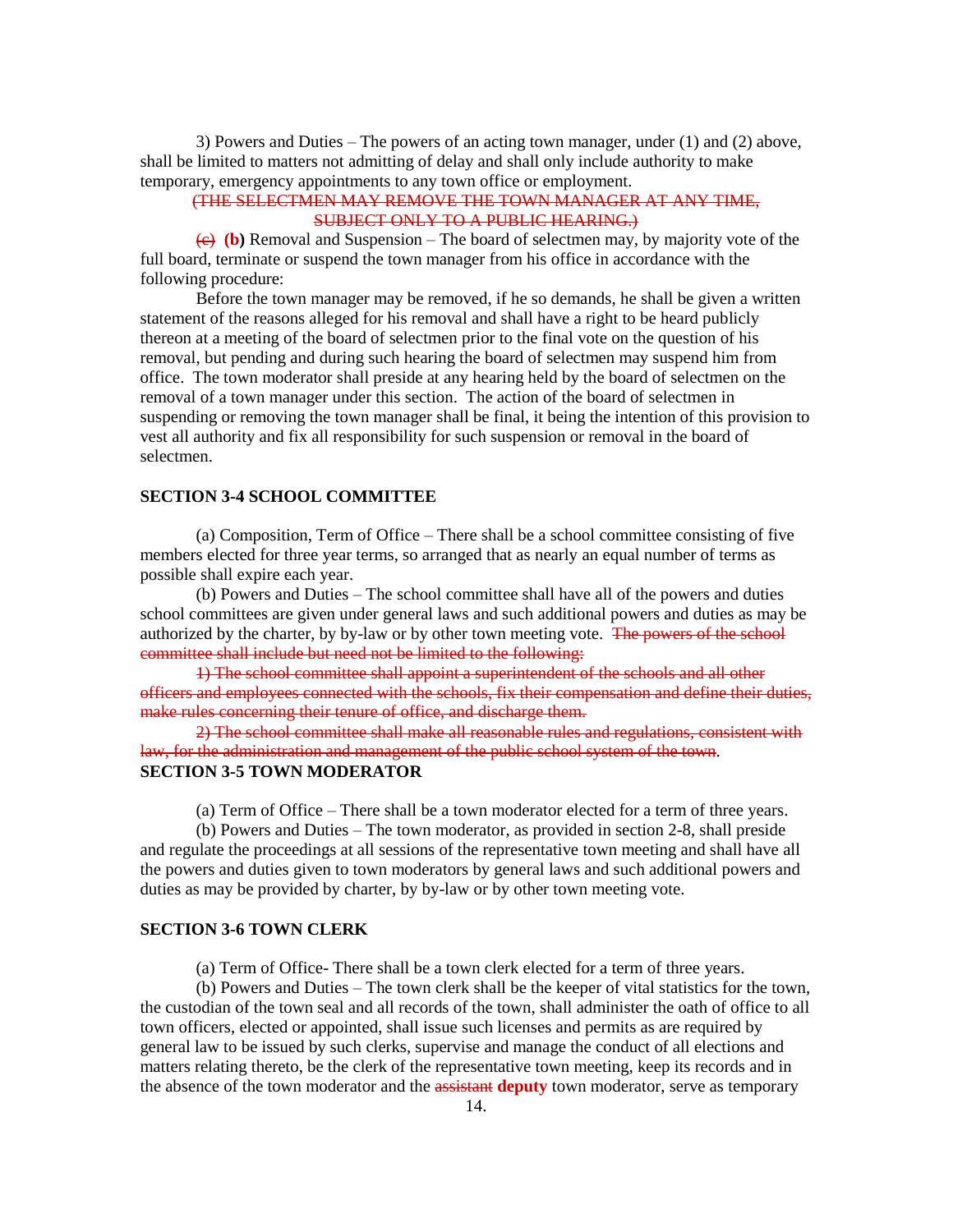presiding officer and shall appoint the assistant town clerk. The town clerk shall have all the other powers and duties which are given to town clerks by general laws and such additional powers and duties as may be provided by charter, by by-law or by other town meeting vote.

(c) Vacancy – If a vacancy occurs in the office of town clerk within 90 days preceding the annual town election, the assistant town clerk, shall serve as town clerk until a new town clerk is elected and sworn into office.

# **SECTION 3-7 PLANNING BOARD**

(a) Composition, Term of Office – There shall be a planning board consisting of seven members elected for three year terms, so arranged that as nearly an equal number of terms as

possible shall expire each year. Members of the board who, prior to the adoption of this charter amendment, were elected for five years terms shall continue to serve for the duration of the terms for which they were elected; upon expiration of such terms, such offices shall be filled in the manner provided in this charter.

(b) Powers and Duties – The planning board shall make studies and prepare plans concerning the resources, possibilities and needs of the town. The planning board shall have the power to regulate the subdivision of land within the town by adoption of rules and regulations governing such development. The planning board shall annually report to the town, giving information regarding the condition of the town and any plans or proposals known to it affecting the resources, possibilities and needs of the town. The planning board shall have all of the powers and duties given to planning boards by general laws and such additional powers and duties as may be provided by charter, by by-law or by other town meeting vote.

# **SECTION 3-8 BILLERICA HOUSING AUTHORITY**

(a) Composition, Term of Office – There shall be a housing authority consisting of five members. Four of these members shall be elected by the voters of the town; the fifth member shall be a resident of the town appointed by the commonwealth through the department of **community affairs**, or as otherwise provided by law. All members of the housing authority shall serve for terms of five years, so arranged that the term of one member shall expire each year.

(b) Powers and Duties – The housing authority shall have all the powers and duties given to the housing authorities by general laws.

# **SECTION 3-9 SHAWSHEEN VALLEY REGIONAL VOCATIONAL TECHNICAL SCHOOL DISTRICT COMMITTEE (BILLERICA REPRESENTATIVES)**

The town shall choose such number of representatives and for such term of office to represent the town of Billerica on the Shawsheen Valley Regional Vocational School District Committees as may be provided for in an agreement entered into and approved by each of the participating municipalities.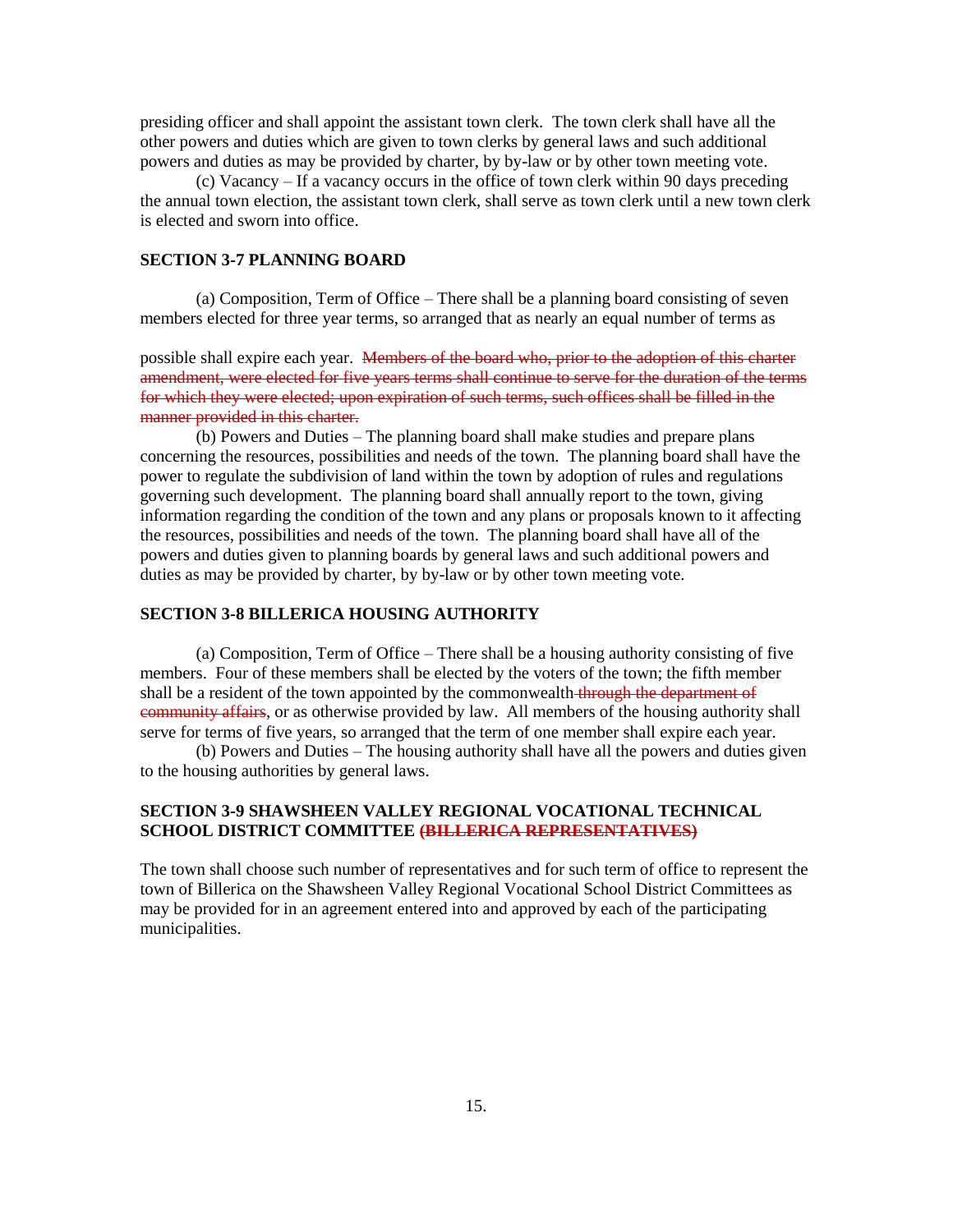#### **ARTICLE IV**

#### **ADMINISTRATIVE ORGANIZATION**

#### **SECTION 4-1 CREATION OF TOWN AGENCIES**

# (THIS ARTICLE PROVIDES TWO METHODS BY WHICH THE STRUCTURE OF TOWN ADMINISTRATIVE ORGANIZATION MAY BE CHANGED.)

The organization of the town into operating agencies for the conduct of business of the town and the provision of services may be accomplished through either method provided in this section.

# (THIS SECTION BROADENS THE CAPACITY OF THE TOWN MEETING TO RE-ORGANIZE BY THE ADOPTION OF BY-LAWS)

(a) By-Laws – Pursuant to the authority contained in section twenty of chapter forty-three B of the general laws, the town meeting may, by by-law, reorganize, consolidate, or abolish any town agency in whole or in part and establish such new town agencies as it shall deem to be necessary or advisable. Such by-laws may prescribe the functions of any town agency.

# (THIS SECTION IS SIMILAR TO A REORGANIZATION POWER AVAILABLE TO THE GOVERNOR OF THE COMMONWEALTH; A REORGANIZATION PLAN MAY BE SUBMITTED TO THE TOWN MEETING WHICH MUST BE ADOPTED OR REJECTED AS A WHOLE. THE CAPACITY OF THE TOWN MEETING TO AMEND SUCH A PROPOSAL IS RESTRICTED.)

(b) Administrative Code – Pursuant to the authority contained in section twenty of chapter forty-three B of the general laws, the town manager may, after consultation with the board of selectmen, submit to the representative town meeting, a plan of organization or reorganization, of amendments to any existing plan for any town agency under his general supervision.

Whenever the town manager prepares such a plan he shall hold one or more public hearings concerning the proposal giving notice by publication in a local newspaper not less than seven nor more than fourteen days in advance which notice shall describe the scope of the proposal and the time and place at which a public hearing will be held. Following such hearing the town manager may provide for the submission of the same plan to the representative town meeting by warrant article.

The authority of the representative town meeting concerning the provision of a proposed administrative code provision shall be limited to the approval or rejection of it; the representative town meeting shall not vote to amend or to alter it.

#### **SECTION 4-2 DEPARTMENT OF PUBLIC WORKS**

(THE EXISTING PUBLIC WORKS DEPARTMENT IS CONTINUED WITH ONE CHANGE. RECOGNIZING THE CONFUSION WHICH HAS RESULTED FROM HAVING DUAL RESPONSIBILITY FOR THE OPERATION OF THE SEWAGE SYSTEM AFTER CONSTRUCTION THAT FUNCTION WILL NOW BE PLACED WHOLELY WITHIN THE PUBLIC WORKS DEPARTMENT. PLANNING FOR SEWAGE EXTENSION PROGRAMS WILL REMAIN A CITIZEN FUNCTION THROUGH A SUCCESSOR TO THE PRESENT SEWER COMMISSION (SEE SECTION 4-2(c).)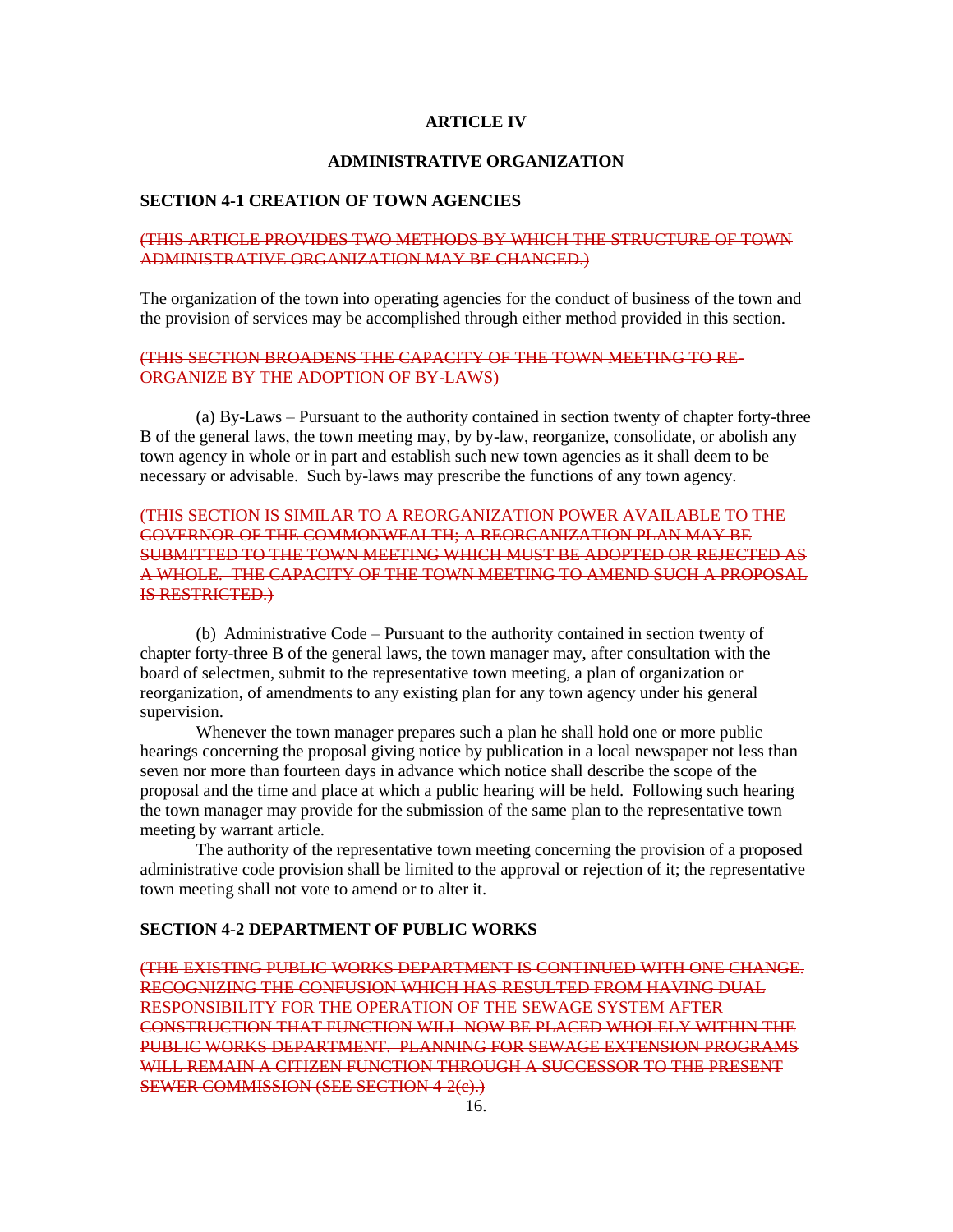(a) Scope – There shall be a department of public works responsible for the performance of all public works activities of the town, placed under its control by the charter, by by-law or otherwise.

The department of public works shall assume all of the duties and responsibilities and perform all of the functions including but not limited to those which prior to the adoption of this provision were performed by the department of public works and the sewer commission.

(b) Director of Public Works – The town manager shall appoint a director of public works to serve as the head of the department of public works. The director of public works shall serve for a term of three years. He shall be a person especially fitted by education, training and previous experience in public works administration to perform the duties of the office. The director of public works shall be responsible to the town manager for the supervision of all public works operations and activities of the town in accordance with policy directives, guidelines and priorities as established by the board of selectmen.

The director of public works shall be responsible for the coordination of all divisions within the department in accordance with general laws, the charter, by-laws, policies established by the board of selectmen and administrative directives of the town manager.

#### **ARTICLE V**

#### **FISCAL PROCEDURES**

### **SECTION 5-1 FISCAL YEAR**

The fiscal year of the town shall begin on the first day of July and shall end on the thirtieth day of June, unless another provision is made by general law.

# **SECTION 5-2 SCHOOL COMMITTEE BUDGET**

(THIS ARTICLE ESTABLISHES CLEAR CUT PROCEDURES GOVERNING THE PREPARATION AND REVIEW OF A CONSOLIDATED BUDGET PROPOSAL. THE EXISTING STATUTORY REQUIREMENT THAT THE SCHOOL COMMITTEE HOLD A HEARING ON ITS SPENDING REQUESTS IS CONTINUED. THE EXISTING FINANCE COMMITTEE WILL BE CONTINUED IN ITS VITALLY IMPORTANT ROLE OF REVIEWING SPENDING REQUESTS AND MAKING RECOMMENDATIONS TO THE TOWN MEETING. BECAUSE IT WILL NO LONGER BE REQUIRED TO FIRST SEEK OUT THE INFORMATION AND ASSEMBLE IT BEFORE MAKING RECOMMENDATIONS, IT IS EXPECTED IT WILL BE IN A MUCH STRONGER POSITION TO PERFORM THE REVIEW FUNCTION.)

(a) Submission to Town Manager – The budget proposed by the school committee shall be submitted to the town manager within a time fixed by by-law to enable him to consider its effect on the total town budget he is required to submit under this article.

(b) Public Hearing by School Committee – at least fourteen days before the meeting at which the school committee is to vote on its final budget request, the school committee shall cause to be published in a local newspaper a general summary of its proposed budget. The summary shall specifically indicate any major variations from the current budget, and the reason for such changes. They shall also indicate the times and places at which copies of their complete draft budget are available for public examination, and the date, time and place, not less than seven days following such publication, when a public hearing shall be held by the school committee on the proposed budget.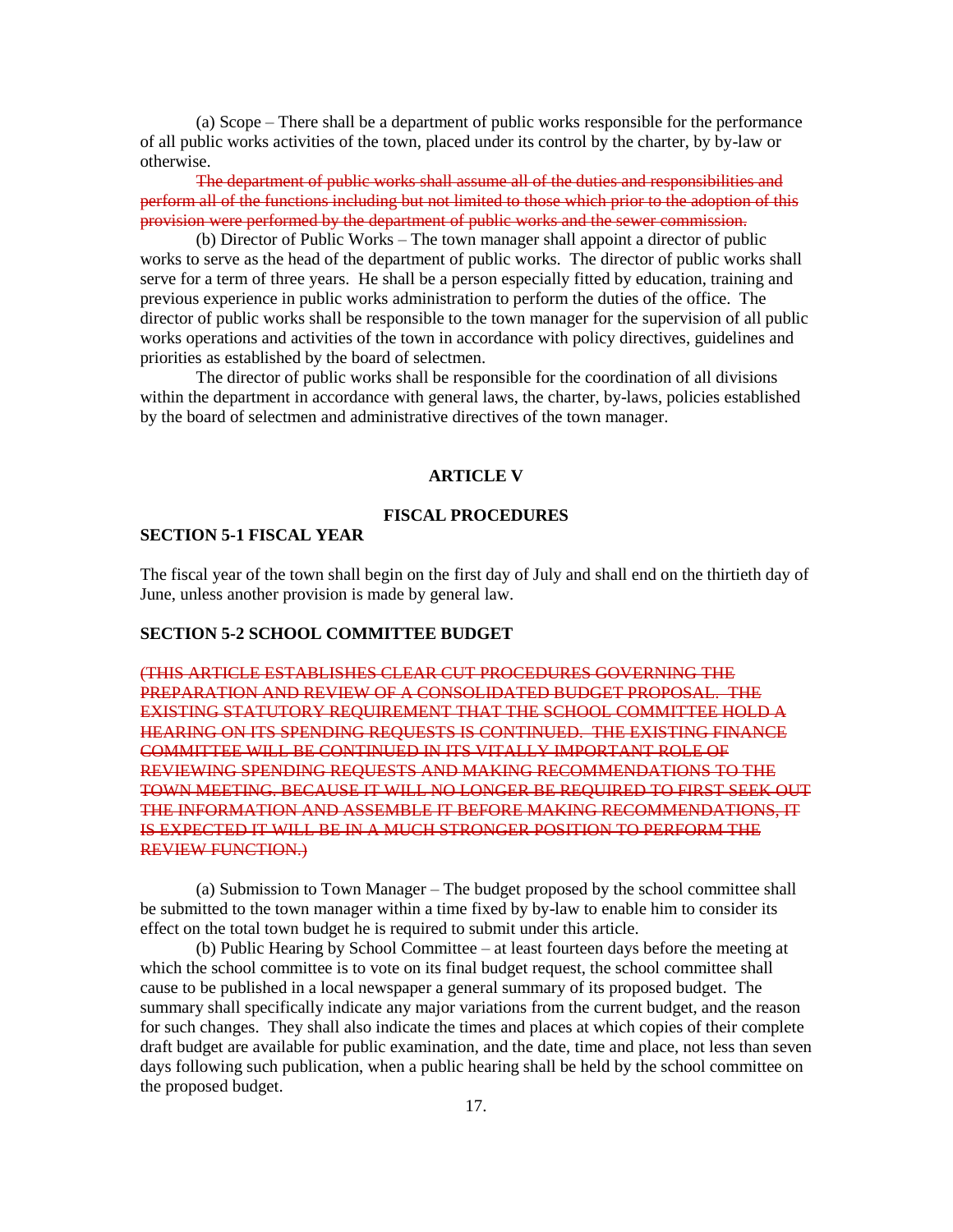(c)Adoption – The action of the school committee in adopting the budget following the public hearing shall be summarized and the vote of each member on any amendments offered to the proposed budget shall be recorded.

# **SECTION 5-3 SUBMISSION OF PROPOSED TOWN BUDGET**

# (PUBLIC NOTICE OF THE CONTENTS OF THE PROPOSED BUDGET MUST BE GIVEN BEFORE THE FINANCE COMMITTEE BEGINS ITS REVIEW. AN INFORMED ELECTORATE IS THE GOAL OF THIS REQUIREMENT AT A TIME WHEN ITS VIEWS AND OPINION CAN STILL SIGNIFICANTLY AFFECT THE ULTIMATE SHAPE OF THE BUDGET.)

Within a time fixed by by-law before the date on which the town meeting is to meet in its annual spring town meeting session, the town manager under the direction of the board of selectmen, shall submit to the finance committee a proposed budget for the ensuing fiscal year with an accompanying budget message and supporting documents. He shall simultaneously provide for the publication in a local newspaper of a general summary of the proposed budget. The summary shall specifically indicate any major variations from the current budget, and the reasons for such changes.

The notice shall also indicate the times and places at which complete copies of the proposed budget and accompanying materials are available for examination by the public.

# **SECTION 5-4 BUDGET MESSAGE**

The budget message submitted by the town manager shall explain the proposed budget for all town agencies, both in fiscal terms and in terms of work programs. It shall outline proposed financial policies of the town for the ensuing fiscal year; describe important features of the proposed budget; indicate any major variations from the current budget in financial policies, expenditures and revenues together with the reasons for such changes; summarize the town's debt position; and shall include such additional information as the town manager deems desirable or the board of selectmen may require.

# **SECTION 5-5 THE PROPOSED BUDGET**

The proposed budget shall provide a complete financial plan of all town funds and activities, including the budget as requested by the school committee. Except as may otherwise be required by general law, or by the charter, it shall be in the form the town manager deems desirable or the board of selectmen may require. In his presentation of the proposed budget the town manager shall make use of modern concepts of fiscal presentation so as to furnish a maximum amount of information and to provide the best financial controls. The budget shall be arranged to show the actual and estimated income and expenditures for the previous, current and ensuing fiscal years, and shall indicate, in separate sections:

(a) Proposed expenditures for current operations during the ensuing fiscal year, detailed by town agency, function and work programs, and the proposed methods of financing such expenditures;

(b) Proposed capital expenditures during the ensuing fiscal year, detailed by town agency, and the proposed method of financing each such capital expenditure;

(c) Estimated surplus revenue and free cash at the end of the current fiscal year, including estimated balances in any special accounts established for specific purposes.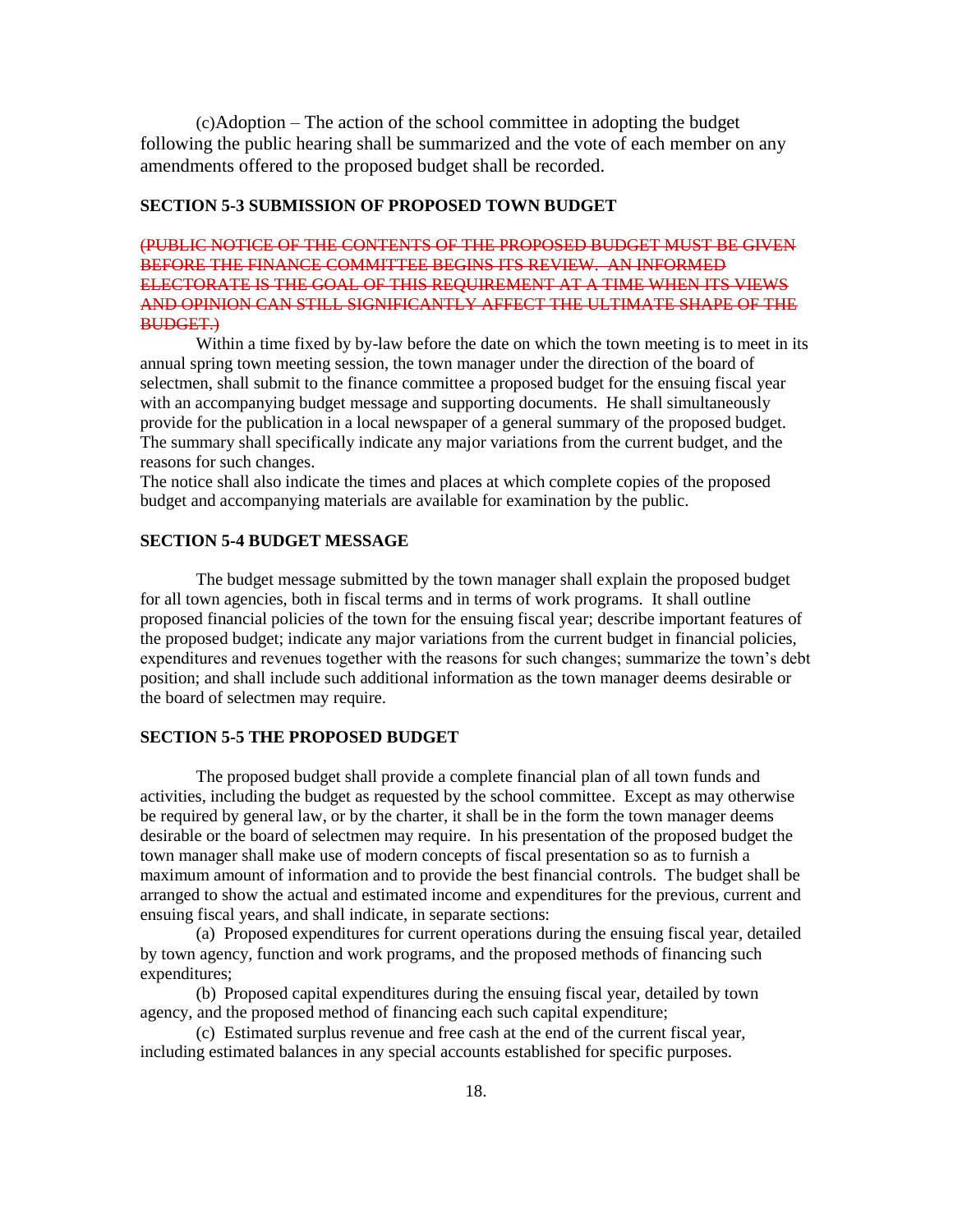# **SECTION 5-6 ACTION ON THE PROPOSED BUDGET**

(a) Public Hearing – The finance committee shall, forthwith upon receipt of the proposed budget, provide for the publication in a local newspaper of a notice stating the date, time and place, not less than seven nor more than fourteen days following such publication, when a public hearing shall be held by the finance committee on the proposed budget.

(b) Finance Committee, Procedure – The finance committee shall consider, in public meetings, the detailed expenditures for each town agency as proposed by the town manager, and may confer with representatives of any such town agency in connection with its considerations. The finance committee may require the town manager or any other town agency, to furnish it with such additional information as it may deem to be necessary to assist it in review of the proposed budget.

(c) Presentation to Town Meeting – The finance committee shall file a report containing its recommendations for action on the proposed budget, which shall be available not less than seven days prior to the date on which the town meeting is to act on the proposed budget. When the proposed budget is before the town meeting for action it shall first be subject to amendment, if any, as may be proposed by the finance committee.

# **SECTION 5-7 CAPITAL IMPROVEMENT PROGRAM**

# (THIS SECTION WILL REQUIRE SOME LONG RANGE PLANNING AND FORECASTING TO DETERMINE CAPITAL EXPENDITURE NEEDS FOR TOWN AGENCIES. IT IS AN ESSENTIAL INGREDIENT TO SOUND FINANCIAL PLANNING AND A VITALLY IMPORTANT STEP IF WE ARE EVER TO BEGIN TO CONTROL OUR TAX RATE.)

The town manager shall submit a capital improvement program to the board of selectmen and to the finance committee at least thirty days before the date fixed for submission of the proposed budget. The capital improvement program shall include, but need not be limited to the following:

- (a) A clear, concise, general summary of its contents;
- (b) A listing of all capital expenditures proposed to be made during the five fiscal years next ensuing, with supporting information as to the need for each such expenditure;
- (c) Cost estimate methods of financing and recommended time schedules;
- (d) The estimated annual cost of operating and maintaining any new facility or place of major equipment involved.

The information is to be annually revised with regard to all items still pending or in the process of being acquired, improved, or constructed.

# **SECTION 5-8 FINANCIAL PUBLIC RECORDS**

Statements summarizing the budget, the capital improvements program and related warrant articles, as adopted by the town meeting, shall be made available in the office of the town manager for examination by the public, within twenty-one days following their adoption.

# **SECTION 5-9 APPROVAL OF FINANCIAL WARRANTS**

Warrants for the payment of town funds as prepared by the town accountant shall be submitted to and reviewed by the town manager.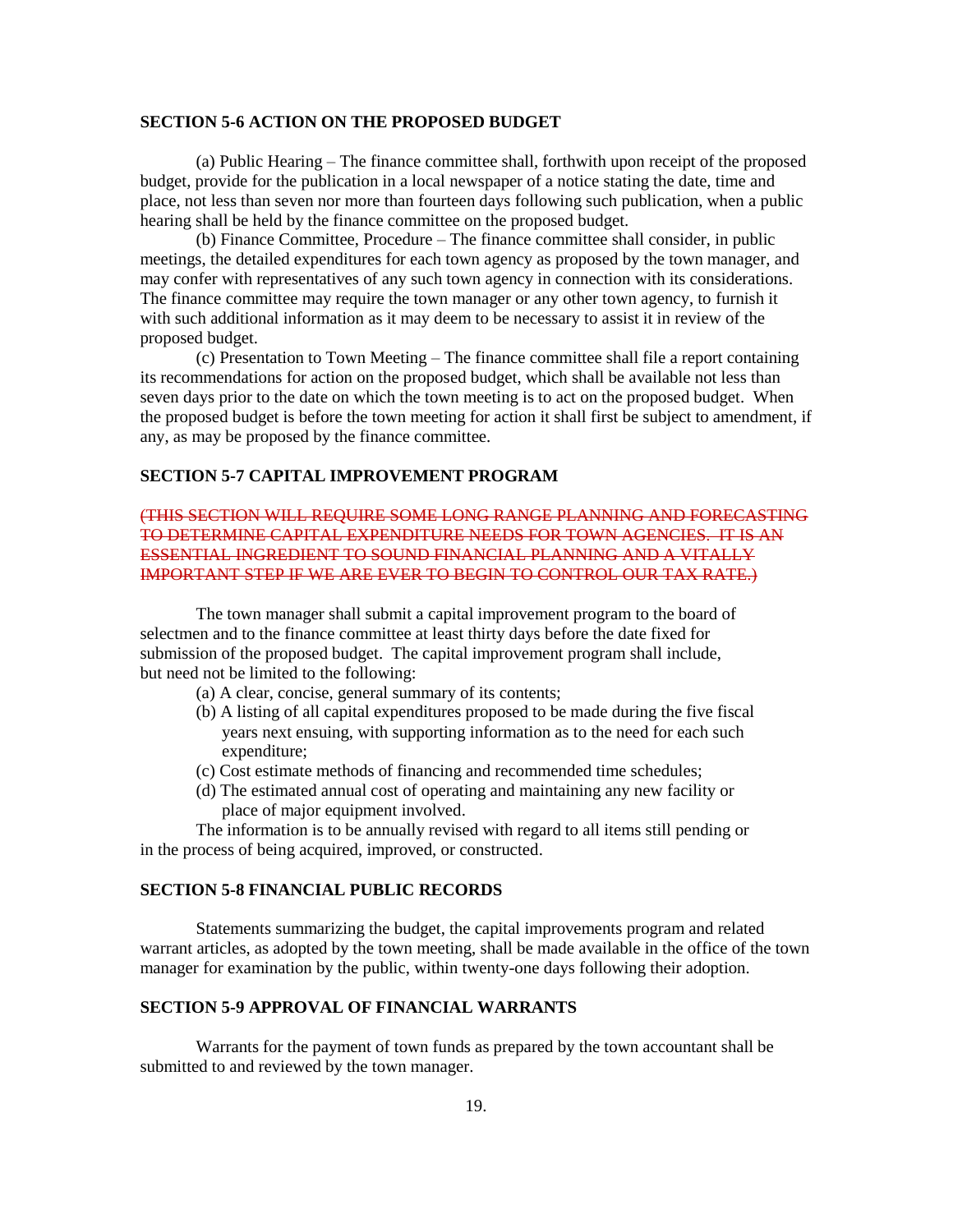#### **SECTION 5-10 INDEPENDENT AUDIT**

At least once in every three years an outside audit of the books and accounts of the town shall be made. In the event that the commonwealth shall fail in any such period to provide for such an audit to be conducted, within sixty days following the date a written request for an audit is made by the town meeting, the town meeting shall provide for an audit to be made by a certified public accountant, or firm of such accountants, who have no personal interest, direct or indirect, in the fiscal affairs of the town government or any of its officers.

# **SECTION 5-11 LAPSE OF APPROPRIATIONS**

Unless another provision is specifically made in the town meeting vote under any special warrant article which authorizes a commitment of town funds, whether by appropriation, transfer or otherwise, the said authorization shall lapse at the expiration of three years following the effective date of such vote.

# **SECTION 5-12 COLLECTIVE BARGAINING AGREEMENTS**

Collective bargaining agreements availability – copies of all contracts entered into with employees of the town pursuant to collective bargaining, shall be made available to the town moderator, town accountant, the chairman of the finance committee and all members of the representative meeting at least seven days before the town meeting is to vote on the question of appropriating funds to implement the said agreements. If a motion to appropriate any such funds is made without seven days having elapsed, the question shall be laid on the table until the next session of the town meeting held after such period has elapsed. Copies of all collective bargaining agreements shall also be placed on file in the office of the town manager, the office of the town clerk and in the town library at least seven days before they are to come before the town meeting for any action.

#### **ARTICLE VI**

# **ELECTIONS**

#### **SECTION 6-1 ANNUAL TOWN ELECTIONS**

The election of town officers, the election of town meeting members, the election of other officers to be chosen on local election ballots and referenda questions shall be acted upon and determined by the voters on official ballots without party or other designation on the date fixed in the by-laws of the town.

# **SECTION 6-2 BALLOT POSITION**

The order in which names of candidates appear on election ballots for any office, including that of town meeting member, shall be determined by a drawing by lot conducted by the town clerk which shall be open to the public. Notification to the candidates and to the public shall be by publication in a local newspaper during the week preceding the week in which the day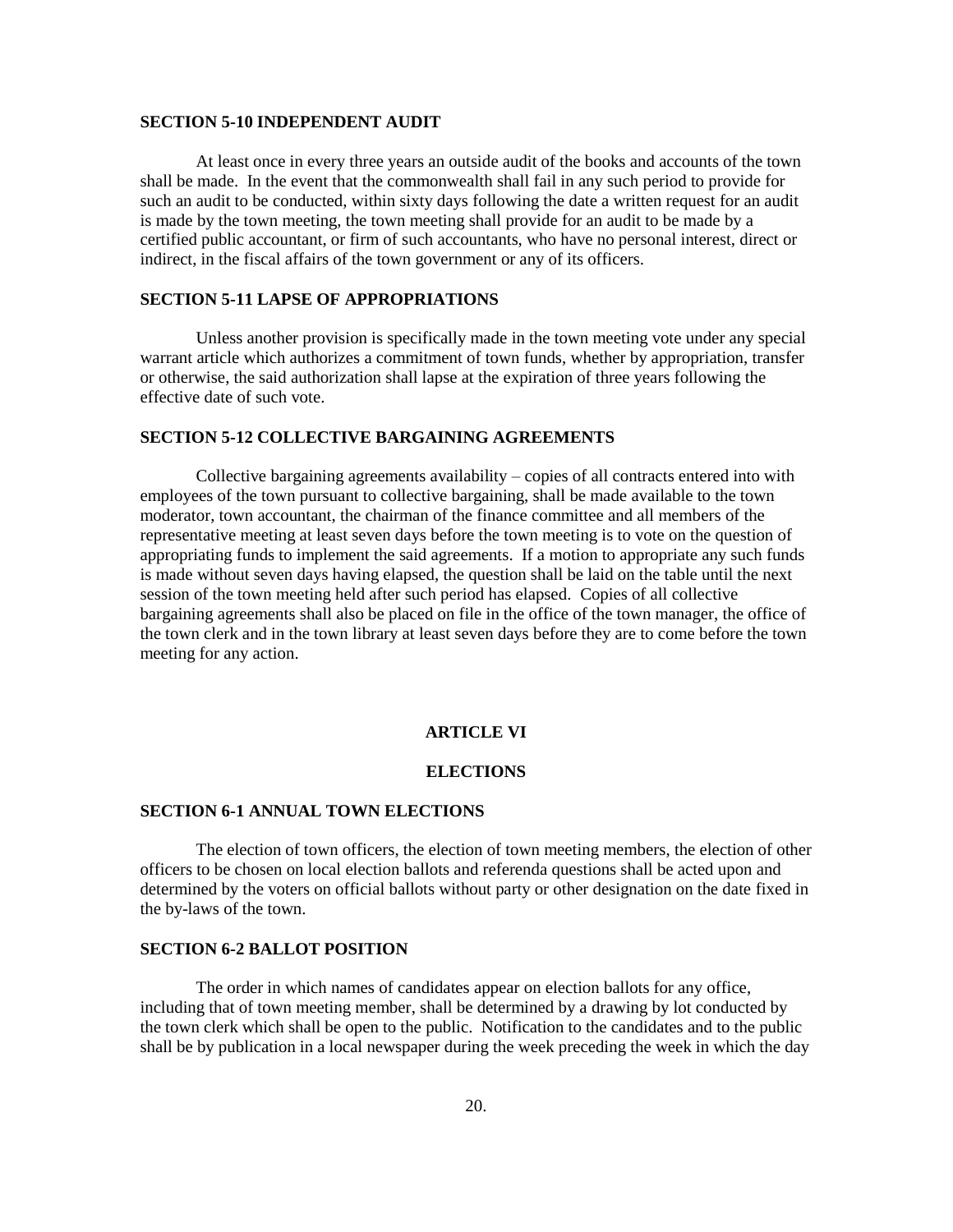of the drawing is to take place. The drawing shall be conducted by the town clerk or the assistant town clerk, beginning not earlier than six o'clock in the afternoon of the day following the last day for candidates to withdraw their nomination papers and continuing until such time as all ballot positions have been determined.

# **SECTION 6-3 APPLICATION OF STATE LAWS**

Except as expressly provided in the charter and as authorized by law, all town elections shall be governed by the laws of the commonwealth relating to elections, including, but not limited to, the right to vote, the registration of voters, the nomination of candidates, the conduct of regular and special elections, the submission of charters, charter amendments and other propositions to the voters, the counting and recounting of votes and the declaration of results.

#### **SECTION 6-4 RECALL OF ELECTED OFFICERS**

# (THIS SECTION REWRITES OUR EXISTING CHARTER REGARDING RECALL OF ELECTED OFFICIALS.)

(a) Application – Any person who holds an elected town office, but not including an elected town meeting member, with more than six months remaining of the term of office, may be recalled from the office by the voters, in the manner provided in this section.

(b) Recall Petitions – One hundred and fifty or more voters may file with the town clerk an affidavit containing the name of the officer whose recall is sought and a statement of the grounds upon which the petition is based. The signatures on such petitions shall contain the names of at least ten voters in each of the precincts into which the town is divided for the purpose of electing town meeting members.

If the said petition is found to be valid, the town clerk shall thereupon deliver to the ten persons first named on such petitions, petition blanks demanding said recall, printed forms of which he shall keep available. The blanks may be completed by printing or typewriting; they shall be addressed to the board of selectmen; they shall contain the names of the ten persons to whom they are issued and the grounds for recall as stated in the affidavit; they shall demand the election of a successor to the office; they shall be dated and signed by the town clerk. The recall petitions shall be returned to the office of the town clerk within twenty days following the date they are issued, signed by at least ten percent of the total number of persons registered to vote as of the date of the most recent town election.

The town clerk shall, within twenty-four hours following such filing with him, submit the petitions to the board of registrars of voters which shall within five days thereafter, certify thereon the number of signatures which are the names of voters.

(c) Recall Elections – If the petitions shall be certified by the registrars of voters to be sufficient, the town clerk shall forthwith submit the same with his certificate to the board of selectmen. Upon its receipt of the certified petition the board of selectmen shall forthwith give notice, in writing, of said petition to the officer whose recall is sought. If said officer does not resign his office within five days following delivery of the said notice, the board of selectmen shall order a special election to be held not less than thirty-five nor more than sixty days after the date of the certification of the town clerk that the petition is sufficient. If a vacancy occurs in the office after a recall election has been ordered, the election shall nevertheless proceed as provided in this section, but only the ballots for candidates need be counted.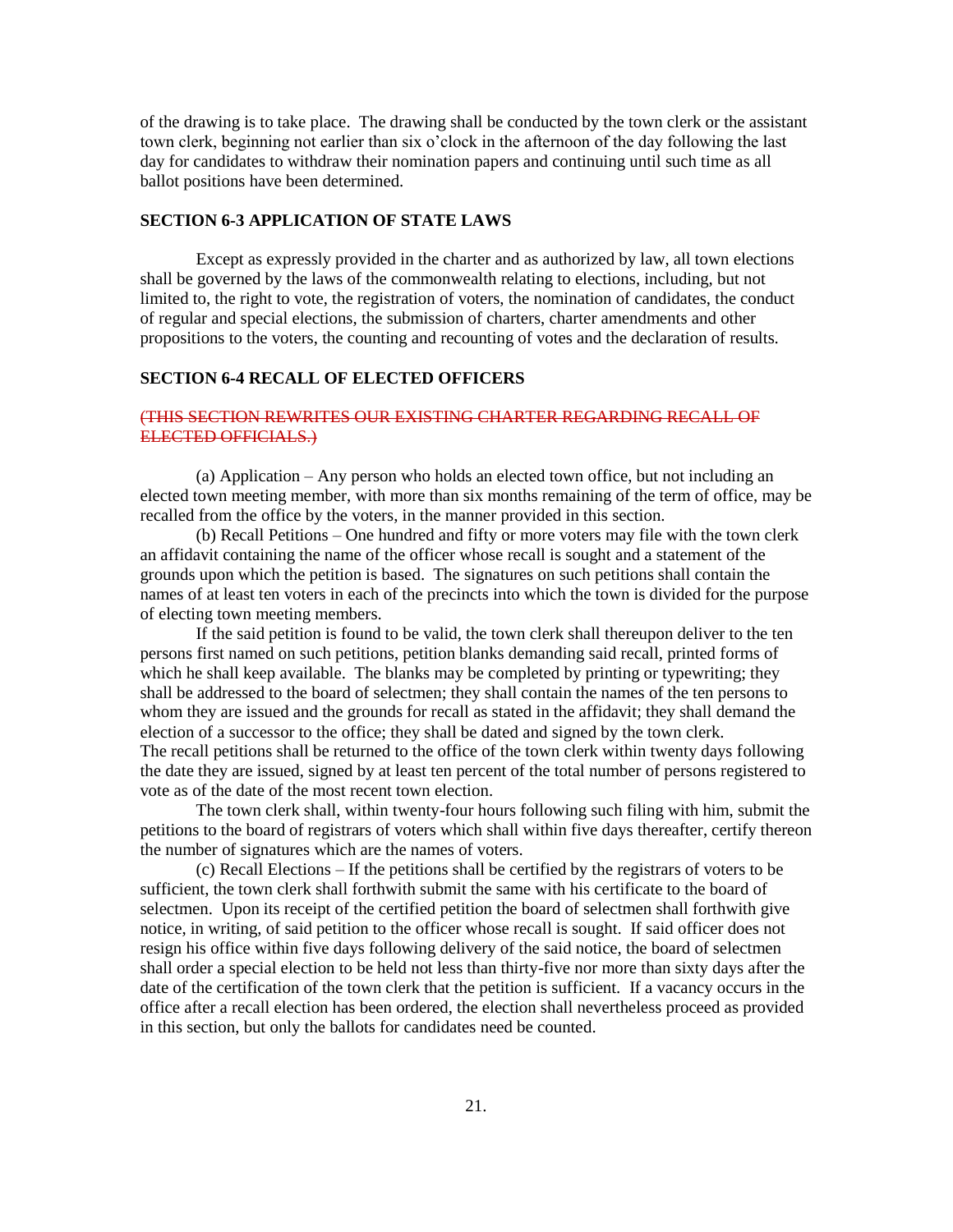(d) Nomination of Candidates – An officer whose recall is sought may not be a candidate to succeed himself in the event the vote on the question of recall is in the affirmative. The nomination of other candidates, the publication of the warrant for the recall election and the conduct of the recall election shall be in accordance with the charter and general laws regulating elections.

(e) Propositions on the Ballot – Ballots used at the recall election shall state the proposition in the order indicated:

> For the recall of (name of officer) Against the recall of (name of officer)

Adjacent to each proposition shall be a place to vote for either of said propositions. After the said proposition shall appear the word 'candidates' and the names of candidates arranged as provided in section 6-2. If a majority of the votes cast on the proposition is against the recall the votes for candidates need not be counted. If a majority of the votes cast is in favor of the recall the votes for candidates shall be counted and the candidate receiving the highest number of votes shall be declared elected.

(f) Officeholder – The incumbent shall continue to hold his office and to perform his duties until the recall election. If he is not then recalled he shall continue in office for the remainder of his unexpired term, subject to recall as provided in section (g) below.

If the officer is recalled he shall be deemed removed upon the certification of the election results. The candidate who receives the highest number of votes shall serve for the balance of the unexpired term.

(g) Request of Recall Petition – No recall petition shall be filed against an officer within six months after he takes office, or in the case of an officer subjected to a recall election and not recalled thereby, until at least six months after the election at which his recall was submitted to the voters.

#### **ARTICLE VII**

#### **GENERAL PROVISIONS**

#### **SECTION 7-1 - CHARTER CHANGES**

This charter may be replaced, revised or amended in accordance with any procedure made available under the state constitution, or by statute enacted in accordance with the state constitution.

#### **SECTION 7-2 - SEVERABILITY**

The provisions of the charter are severable. If any provision of the charter is held invalid, the other provisions of the charter shall not be affected thereby. If the application of the charter or any of its provisions to any person or circumstance is held invalid, the application of the charter and its provisions to other persons and circumstances shall not be affected thereby.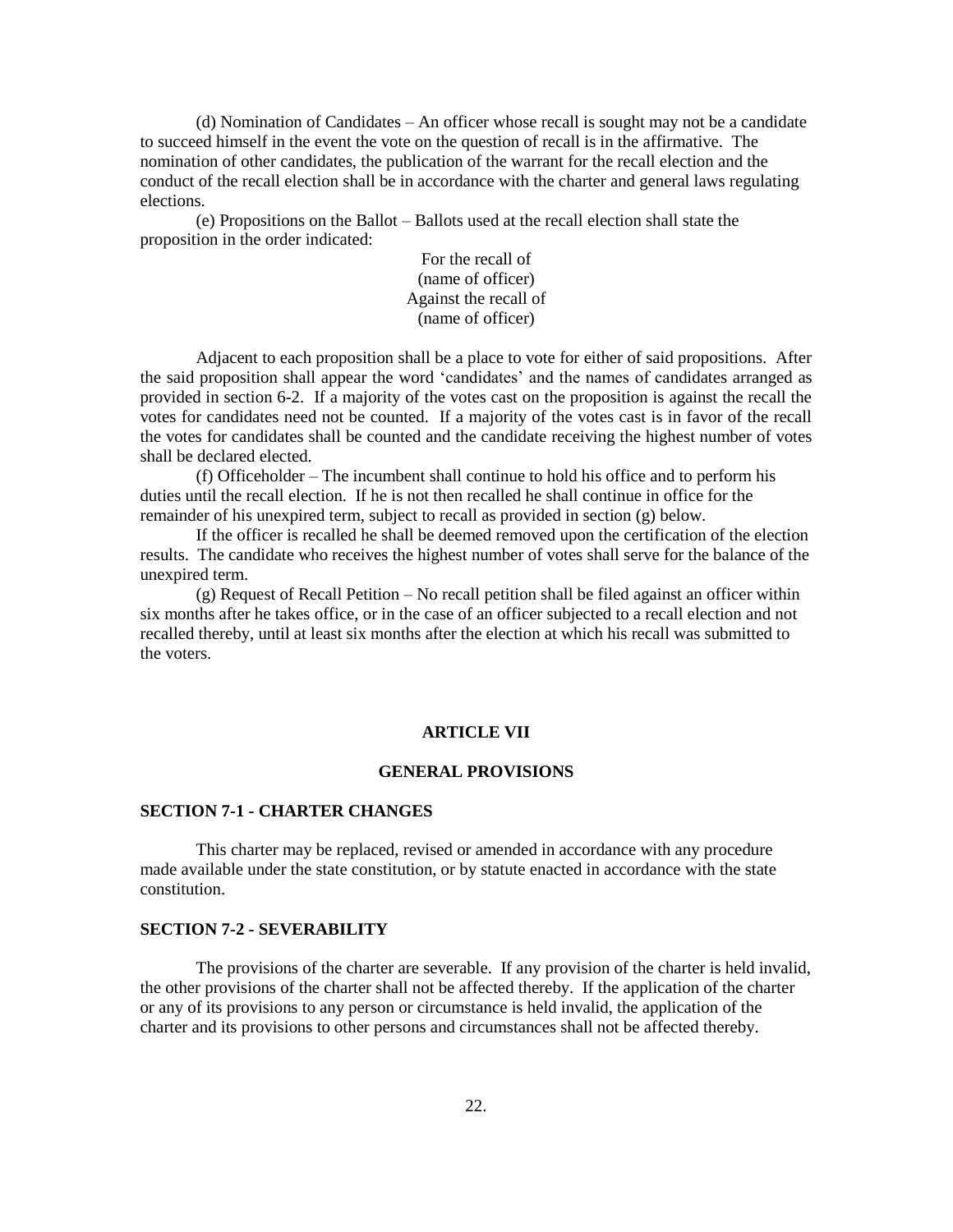#### **SECTION 7-3 - SPECIFIC PROVISION TO PREVAIL**

To the extent that any specific provision of the charter shall conflict with any provision expressed in general terms, the specific provision shall prevail.

#### **SECTION 7-4 - RULES AND REGULATIONS**

A copy of all rules and regulations adopted by town agencies shall be placed on file in the office of the town clerk and made available for review by any person who shall request such information.

# **SECTION 7-5 – DEFINITIONS**

# **THIS SECTION INTENTIONALLY LEFT UNPOPULATED. DEFINITIONS MOVED TO THE FRONT OF THE BOOK.**

# (A LARGE NUMBER OF WORDS WHICH ARE USED THROUGHOUT THE CHARTER ARE DEFINED IN THIS SECTION. A MUCH SHORTER LIST IS CONTAINED IN THE EXISTING CHARTER.)

Unless another meaning is clearly apparent from the manner in which the word is used, the following words as used in the charter shall have the following meanings:

(a) Charter – The word "charter" shall mean this charter and any amendments to it which may hereafter be adopted.

(b) Days – The word "days" shall refer to business days, not including Saturdays, Sundays and legal holidays when the time set is less than seven days; when the time set is seven days or more, every day shall be counted.

(c) Emergency – The word "emergency" shall mean a sudden, unexpected, unforeseen happenings, occurrence or condition which necessitates immediate action.

(d) general laws – the words "general laws" (all lower case letters) shall mean laws which apply alike to all cities and towns, or to all towns, or to a class of municipalities of which Billerica is a member.

(e) General Laws – The words "General Laws" (used with initial capital letters) shall refer to the General Laws of Massachusetts, a codification and revision of statutes enacted on December 22, 1920, and including all amendments thereto subsequently enacted.

(f) Local Newspaper – The words "local newspaper" shall mean a newspaper of general circulation in the Town of Billerica.

(g) Majority Vote – The words "majority vote" shall mean a majority of those present and voting, provided a quorum of the body is present when the vote is taken.

(h) Multiple Member Body – The words "multiple member body" shall mean any body consisting of two or more persons, whether elected, appointed, or otherwise constituted, but not to include the representative town meeting.

(i) Town – The word "town" shall mean the town of Billerica.

(j) Town Agency – The words "town agency" shall mean any board, commission, committee or other multiple member body, department, division, or office of the town of Billerica.

(k) Town Bulletin Boards – The words "town bulletin boards" shall mean the bulletin board in the Town Hall on which official notices are posted, and those at such other locations within the town as may, from time to time, be established by the board of selectmen.

(l) Voters – The word "voters" shall mean persons who are registered to vote in the town of Billerica.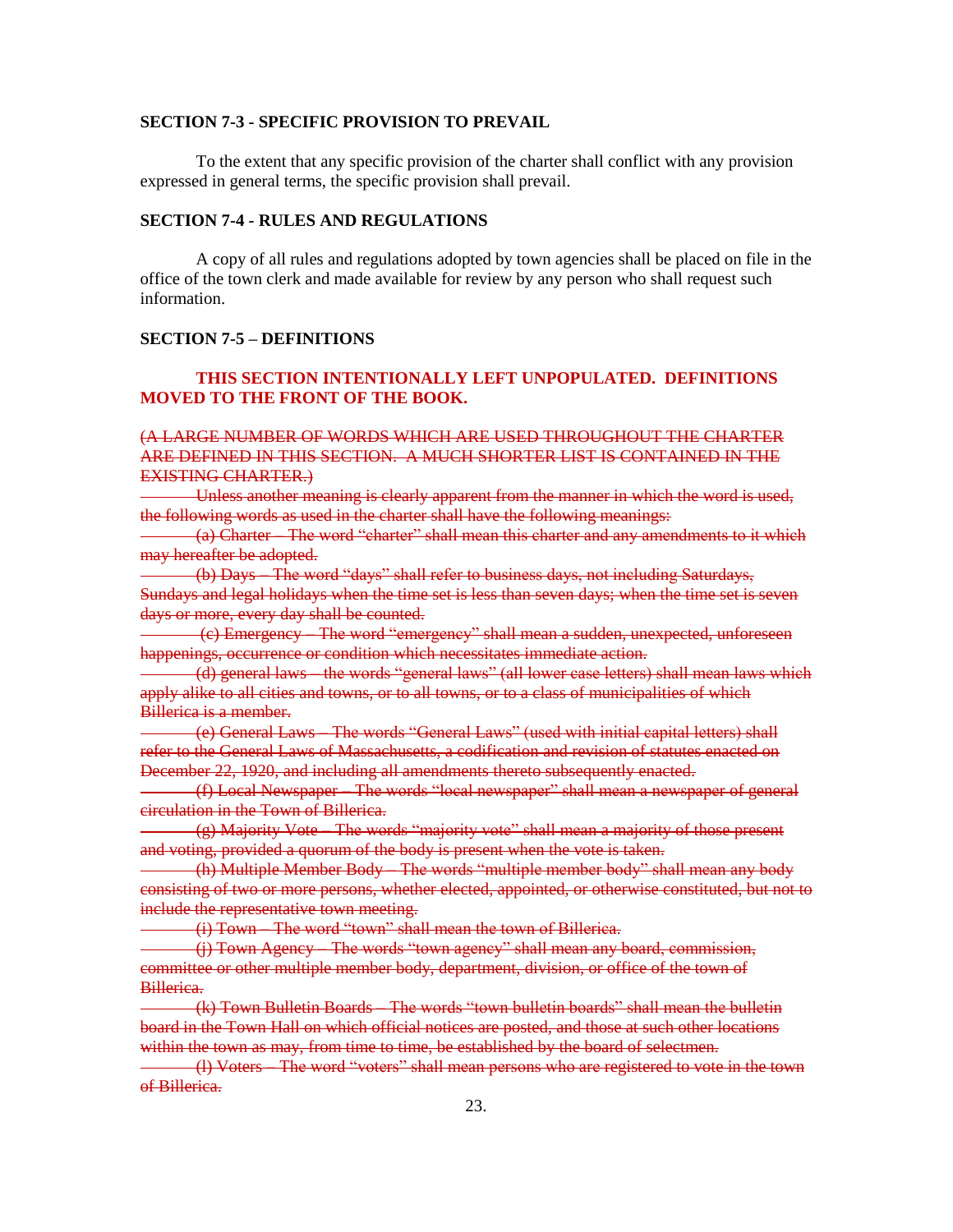#### **SECTION 7-6 - NUMBER AND GENDER**

Words importing the singular number may extend and be applied to several persons or things; words importing the plural number may include the singular; words importing the masculine gender shall include the feminine gender.

# **SECTION 7-7 - REMOVALS AND SUSPENSION**

(THIS PROCEDURE WOULD BE APPLICABLE TO PERSONS NOT COVERED BY THE PROVISIONS OF THE CIVIL SERVICE LAW OR BY THE TERMS OF A COLLECTIVE BARGAINING PROCEDURE. IT DOES EXTEND A MEASURE OF PROTECTION FROM ARBITRARY DISMISSAL TO A SMALL NUMBER OF TOWN EMPLOYEES AND TO APPOINTED OFFICERS.)

Any appointed officer or employee of the town, except the town manager, whose removal or suspension is not covered by the provisions of general law or the terms of a collective bargaining agreement, whether appointed for a fixed or an indefinite term, may be suspended or removed from his duties by the appointing authority.

The appointing authority when acting to remove or to suspend any appointed officer or town employee, shall act in accordance with the following procedure:

(a) A written notice of the intent to remove or to suspend and a statement of the cause or causes therefore, shall be delivered in hand to the officer or employee, or mailed, by registered or certified mail to his last known address.

(b) Within five days following delivery of the said notice, the officer or employee may request a public hearing by submitting, in writing, a request therefore to the appointing authority and personnel board, and by filing a copy of said request in the office of the town clerk and personnel board.

(c) The personnel board shall hold a public hearing not less than seven nor more than fourteen days following the date of receipt of a request therefore, and shall give not less than five days written notice of such public hearing to the officer or employee affected. The officer or employee shall have a right to be represented by counsel at such hearing, to call witnesses, to examine witnesses and to introduce evidence at the public hearing.

(d) Not more than fourteen days following the public hearing, or not more than fourteen days following the delivery of the original notice of intent if no public hearing has been requested, the appointing authority shall take final action on the removal or suspension and shall, forthwith, notify the officer or employee of the removal or suspension, or that the notice of intent has been rescinded.

#### **SECTION 7-8 - LOSS OF OFFICE, EXCESSIVE ABSENCE**

# (THIS NEW SECTION ALLOWS APPOINTED BODIES TO HAVE A DEFINITIVE TIMETABLE ON WHEN THEY ARE ABLE TO MOVE FORTH TO REPLACE NON-ATTENDING MEMBERS. IT ALSO GUARANTEES THAT THE MEMBER BEING REPLACED IS NOTIFIED OF THE ACTION BEFOREHAND.)

If any person appointed to serve as a member of a multiple member body shall fail to attend three or more consecutive meetings, or one-half or more of all of the meetings of such body held in one calendar year, the remaining members of the multiple member body may, by a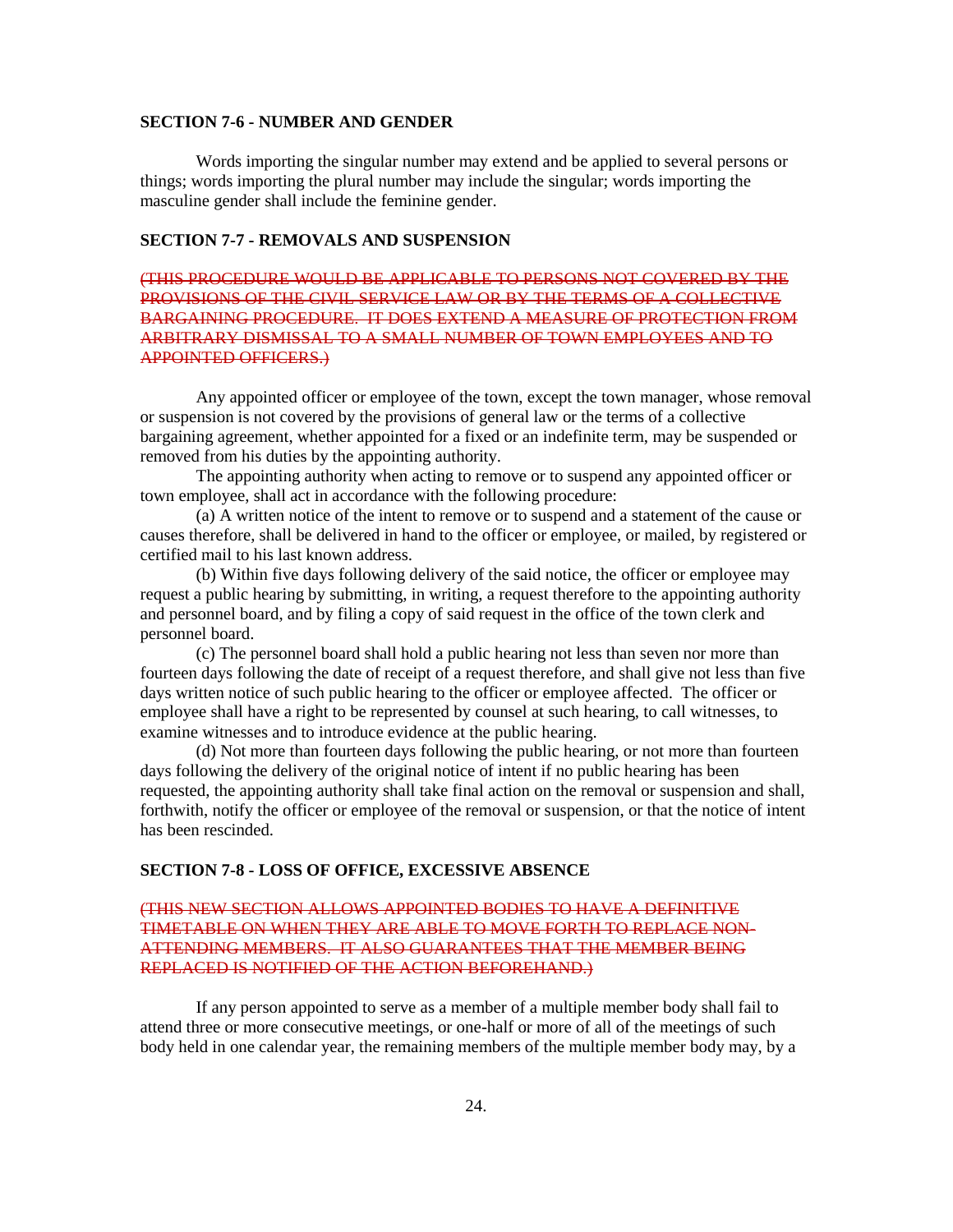majority vote of the remaining members of such body, declare the office to be vacant, provided, however, that not less than ten days prior to the date said vote is scheduled to be taken, the body has given in hand, or mailed, by registered or certified mail, return receipt requested, notice of such proposed or pending vote to the last known address of such person.

# **SECTION 7-9 - REVIEW OF CHARTER AND BY-LAWS**

# (THESE SECTIONS PROVIDE FOR A PERIODIC REVIEW OF THE CHARTER AND THE TOWN BY-LAWS, AND REQUIRES UP-TO-DATE COPIES OF BOTH TO BE AVAILABLE.)

(a) Charter Review – At least once in every ten years, in every year ending in a five, a special committee shall be appointed by the town moderator, for the purpose of reviewing the provisions of the charter and to make a report, with recommendations, to the town meeting, concerning any proposed amendments or revisions which said committee may deem to be necessary or desirable.

Such review shall be conducted under the supervision of **in consultation with** the town counsel, or, if the town meeting so directs, by special counsel retained for that purpose. A report, with recommendations, shall be submitted to the town meeting not more than ten months following the date such committee is appointed.

(b) By-Laws – At least once in every five years, in years ending in a five, or in a zero, the town meeting shall provide for the establishment of a special committee which shall be charged with the responsibility to review the then existing by-laws of the town for the purpose of determining if any amendments or revisions may be necessary or desirable.

(c) Copies of Charter and By-Laws – Copies of the charter and by-laws of the town, as most recently amended or revised, shall be kept available for distribution to any person who may request the same at the office of the town clerk. A charge, not to exceed the actual cost of reproduction of the said material, may be charged. In any interval between publication of the charter or by-laws, as amended or revised, supplements shall be published which shall contain all enactments affecting the charter or by-laws since last published in consolidated form.

#### **SECTION 7-10 - PROCEDURES GOVERNING MULTIPLE MEMBER BODIES**

# (THIS SECTION PROVIDES A SERIES OF UNIFORM PROVISIONS TO GOVERN ALL MULTIPLE MEMBER BODIES.)

(a) Meetings – All multiple member bodies, whether elected, appointed or otherwise constituted, shall meet regularly at such times and places within the town as they may, by vote, prescribe. Special meetings of any multiple member body shall be held upon the call of its chairman, or by one-third of the members thereof, by notice to each member, except in the case of emergency, at least forty-eight hours in advance of the time set, which indicates the subject to be acted upon. A copy of the same notice shall be posted on the town bulletin board. Regular meetings of all multiple member bodies shall be held in public buildings of the town of Billerica.

(b)Rules and Journals – Each multiple member body shall determine its own rules and order of business, unless otherwise provided by the charter or by-law, provided, however, that each multiple member body shall provide some period of time at each of its meetings for members of the public who are present to ask questions, state opinions and otherwise interchange information with the members of the multiple member body. Each multiple member body shall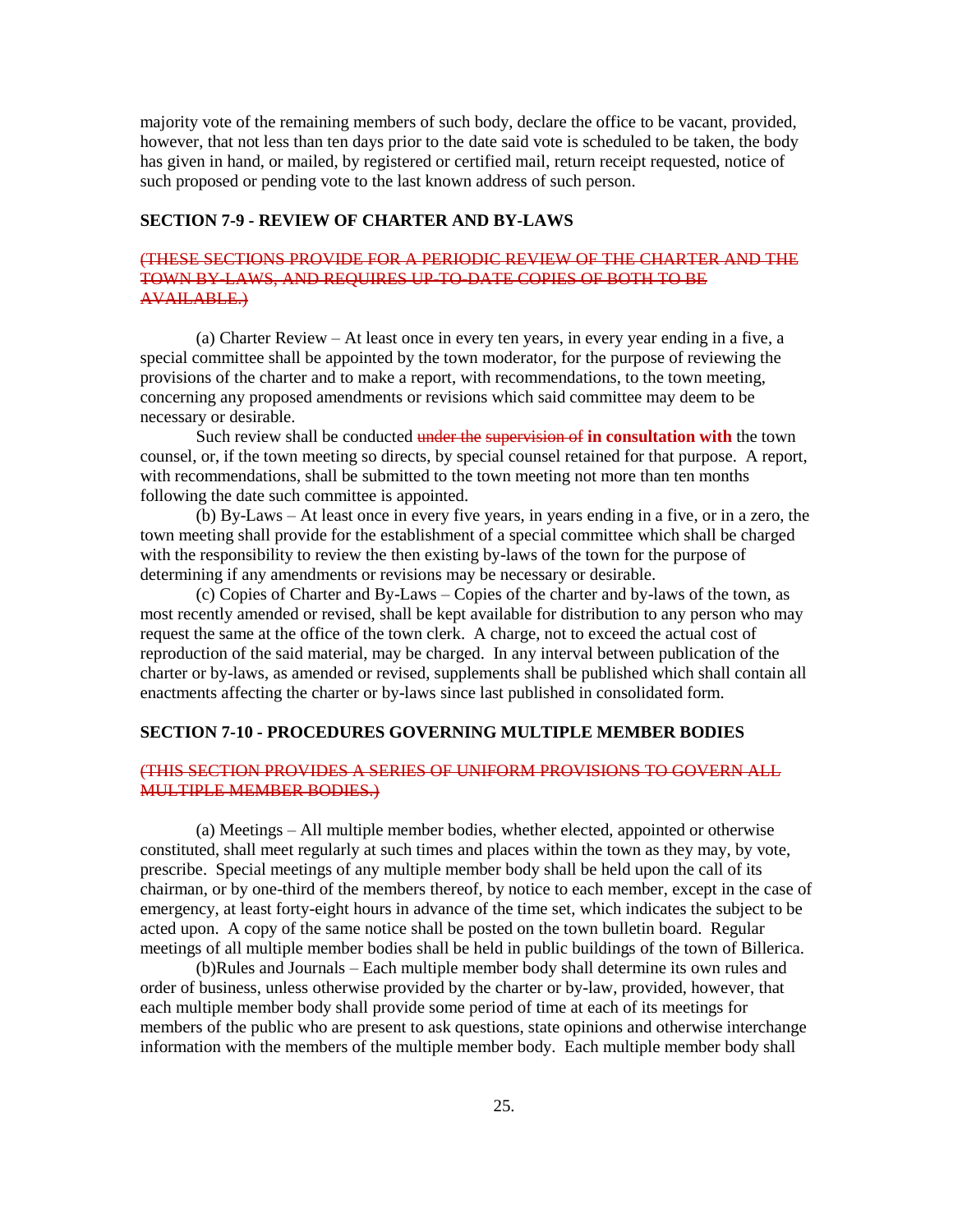also provide for the keeping of a journal of its proceedings. These rules and the journal shall be a public record, and certified copies of each shall be kept on file in the Billerica Public Library and in the office of the town manager.

(c) Voting – If requested by any member, any vote of a multiple member body shall be taken by a roll call vote and the vote of each member shall be recorded in the journal, provided, however, if any vote is unanimous only that fact need be recorded.

(d) Quorum – A majority of the full membership of a multiple member body shall constitute a quorum, but a smaller number may meet and adjourn from time to time. While a quorum is present, unless other provision is made by law, all business shall be determined by a majority of those present and voting.

(e) Filling of Vacancies – Whenever a vacancy shall occur in the membership of any appointed multiple member body the remaining members shall forthwith give written notice of such vacancy to the appointing authority. If, at the expiration of thirty days following delivery of such written notice to the appointing authority, said appointing authority has not appointed some person to fill the vacancy, the remaining members of the multiple member body shall fill such vacancy for the remainder of the unexpired term by a majority vote of the remaining members.

# **SECTION 7-11 – OPINIONS OF TOWN COUNSEL**

Whenever the town counsel shall prepare for the information of any town agency a written opinion concerning any aspect of the public business he shall file a copy of the said written opinion in the office of the town manager. The town manager shall keep the copies of all written opinions filed under this section in a record book maintained for that purpose, to which the public shall have a convenient right of access subject to public records statute, Mass. Gen. Laws, c. 4, § 7(26).

# **SECTION 7-12 – EXPIRATION OF COMMITTEES**

All committees created by vote of the town meeting shall serve until the next regular fall session of the town meeting. Each such committee shall file at said fall town meeting a complete report of its doings since the vote to establish it and it may make such recommendations concerning further action to be taken by the town as it may deem to be necessary and desirable. Unless the town meeting shall vote to revive and extend any such committee, until the next regular fall town meeting, each such committee shall be deemed to have been discharged from its duties and dissolved upon the adjournment of the said fall town meeting.

# **SECTION 7-13 – NOTICE OF VACANCIES**

Whenever a vacancy that is to be filled occurs in any town agency, or in town employment, or when by reason of retirement or the expiration of a fixed term a vacancy can be anticipated, the board of selectmen, or other appointing authority shall forthwith cause public notice of the vacancy or impending vacancy to be posted on the town bulletin board for not less than ten days and published in a local newspaper. Such notice shall contain a description of the duties of the office or position and a listing of necessary and desirable qualifications. Any person who desires to be considered for appointment to the vacancy may, within ten days following the date the notice is posted or published whichever is later, file with the appointing authority, a statement setting forth his qualifications for the position.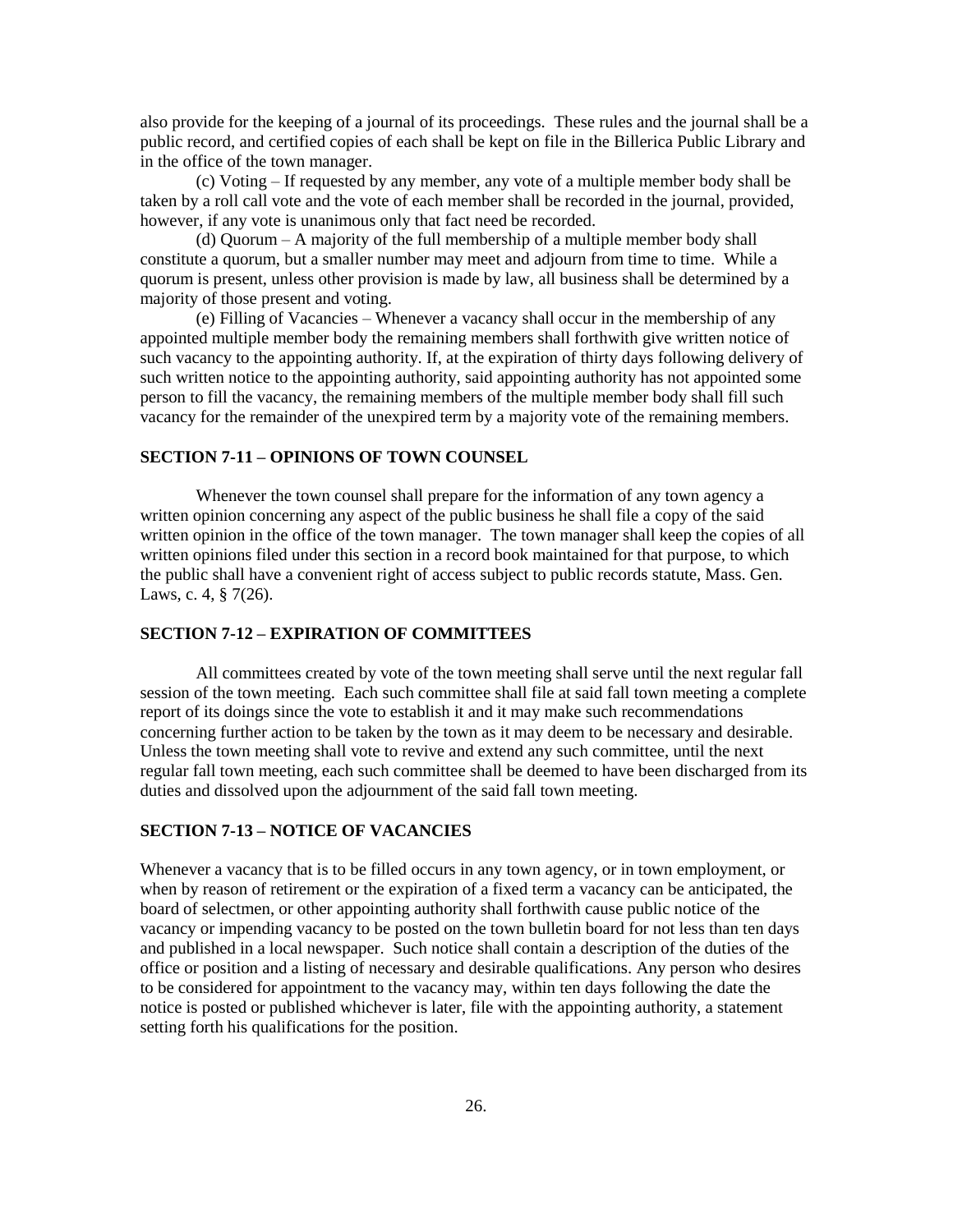No permanent appointment to fill a position shall be effective until as least fourteen days have elapsed following such posting or publication whichever is later, to permit reasonable consideration of all applicants. This section shall not apply to positions covered by the civil service law and rules or if in conflict with the requirements provided under the terms of a collective bargaining agreement.

# **SECTION 7-14 – REMOVAL OF APPOINTED OFFICERS**

(a) Application – any person who holds an appointed town office not covered by the provisions of civil service or the terms of a collective bargaining agreement, with more than six months remaining of the term of office may be removed from office in the manner provided in this section.

(b) Removal Petitions – One hundred and fifty or more voters may file with the town clerk an affidavit containing the name of the official whose removal is sought and a statement of the grounds upon which the petition is based. The signatures on such petitions shall contain the names of at least ten voters in each of the precincts into which the town is divided for the purpose of electing town meeting members.

If said petition is found to be valid, the town clerk shall thereupon deliver to the ten persons first named on such petition, petition blanks demanding said removal, printed forms of which he shall keep available. The blanks may be completed by printing or typewriting; they shall be addressed to a joint committee consisting of the town moderator and the board of selectmen; they shall contain the names of the ten persons to whom they are issued and the grounds for removal as stated in the affidavit; they shall demand a public hearing for the purpose of removing the official from office; they shall be dated and signed by the town clerk. The removal petitions shall be returned to the office of the town clerk within twenty days following the date they are issued, signed by at least ten percent of the total number of persons registered to vote as of the date of the most recent town election. The town clerk shall, within twenty-four hours following such filing with him, submit the petitions to the board of registrars which shall within five days thereafter, certify thereon the number of signatures which are the names of voters.

(c) Removal Hearing – If the petitions shall be certified by the board of registrars of voters to be sufficient, the town clerk shall forthwith submit the same with his certificate to the joint committee. Upon its receipt of the certified petitions the joint committee shall forthwith give notice, in writing, of said petition to the official whose removal is sought. If said officer does not resign his office within five days following delivery of the said notice, the joint committee shall order a special public hearing to be held not less than thirty-five nor more than sixty days after the date of the certification of the town clerk that the petition is sufficient. If a vacancy occurs in the office after a removal hearing has been ordered, the position shall be filled in the manner described in Section 7-13.

(d) Public Hearing – The joint committee shall provide at least two weeks written notice of the hearing in a local newspaper and to the official whose removal is sought. The official shall have a right to be represented by counsel at such hearing, to call witnesses, to examine witnesses and to introduce evidence at the public hearing. Not more than fourteen days following the public hearing, the joint committee shall take final action on the removal and shall, forthwith, notify the official of the removal or that the notice of removal has been rescinded. A two-thirds vote shall be required to remove an official. The results of the hearing shall also be published in a local newspaper.